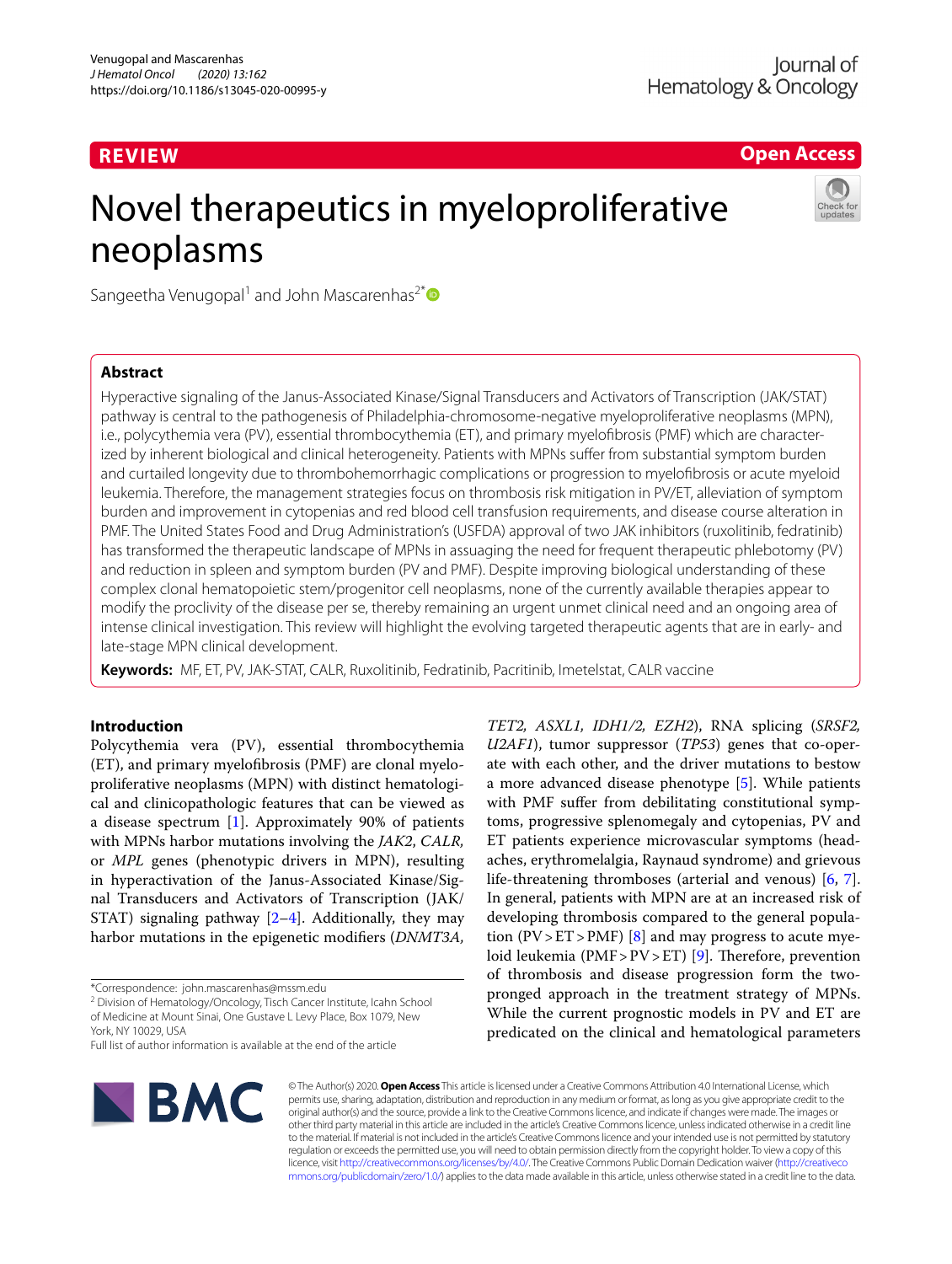that predict the risk of recurrent thrombosis [[10,](#page-10-8) [11](#page-10-9)], the integration of molecular and clinical data in PMF has allowed for more refned risk stratifcation and early evaluation for hematopoietic cell transplantation (HCT) [\[12](#page-10-10)], which remains the only curative treatment modality.

# **Agents in clinical development in PV and ET**

Age  $( $60 \text{ vs. } >60 \text{ years}$ )$  and the history of thrombosis form the basis of the risk-adapted approach informing the management decisions in PV and ET as thrombosis is the leading cause of preventable death in these MPNs [\[11](#page-10-9), [13\]](#page-10-11). Patients younger than 60 years of age with no history of thrombosis are categorized as "low risk" and managed conservatively with therapeutic phlebotomy to maintain a hematocrit less than 45% in PV [\[14](#page-10-12)]. In both PV and ET, these low-risk patients are counseled to optimize cardiovascular risk factors (smoking, blood pressure, obesity) and prescribed low-dose aspirin for thrombosis prevention except in *JAK2* wild-type ET patients who are deemed as very low risk and maintained on observation only [\[15](#page-10-13)]. Cytoreductive therapy is reserved for those patients with "high-risk" features in both ET and PV and low-risk PV patients suffering from uncontrolled symptoms, symptomatic splenomegaly, and intolerance to therapeutic phlebotomy. While hydroxyurea (HU) is the initial drug of choice [[16\]](#page-10-14), [[17\]](#page-10-15) pegylated interferon-α  $(IFN $\alpha$ )$  is preferred in younger patients desiring offspring as HU is a potential teratogen [[18,](#page-10-16) [19\]](#page-10-17) and ruxolitinib, a JAK1/2 inhibitor for those PV patients who are intolerant or resistant to HU [[20,](#page-10-18) [21](#page-10-19)].

Although low-risk PV patients are managed with therapeutic phlebotomy and aspirin, they still experience higher than normal rates of thrombosis compared to the general population [\[8](#page-10-6)] as they may not have a well-controlled hematocrit (<45%) between visits that may predispose them to poor outcomes secondary to hyperviscosity. Additionally, therapeutic phlebotomy leads to iron defciency-related symptoms that may exacerbate/mimic PV-related symptoms. In this regard, hepcidin mimetics are being evaluated in PV as an alternative to therapeutic phlebotomy as hepcidin regulates iron metabolism, limits intestinal iron absorption, and restricts erythropoiesis. Preclinical studies of minihepcidin in murine models of PV have shown that prolonged administration curbs the availability of iron to erythroid precursors, thereby impeding erythropoiesis, resulting in the normalization of hematocrit [[22\]](#page-10-20). PTG300, a selfinjectable hepcidin mimetic administered weekly, is currently being evaluated as a "medical phlebotomy agent" in a phase II study in PV patients requiring frequent therapeutic phlebotomy (NCT04057040).

Given the inherent risk of thrombosis in PV regardless of the current risk stratifcation, the move to initiate cytoreductive therapy to mitigate the risk of thrombosis in low-risk PV patients is gaining momentum. IFNα may have disease-modifying activity in MPNs as evidenced by preclinical studies; several small phase 2 studies have shown that IFNα treatment can induce molecular and cytogenetic responses in treated MPN patients, although the results vary according to the series. While some investigators have reported that patients harboring TET2 co-mutations do not respond as well to IFNα as those harboring wildtype, others have reported that patients with low *JAK2* V617F variant allele frequency (VAF) are more likely to achieve complete hematological response with IFNα treatment than those with higher VAF at baseline  $[23-26]$  $[23-26]$  $[23-26]$ . Nevertheless, IFN $\alpha$  appears to induce hematological, molecular, and cytogenetic responses [[27\]](#page-10-23) and the clinical benefit of IFN $\alpha$  appears to be optimal when employed earlier in the disease course. In this context, the LOW PV trial is evaluating Ropeginterferon alfa-2b (Ropeg) compared to therapeutic phlebotomy in a phase II randomized clinical trial in low-risk PV patients. Ropeg is a monopegylated interferon that overcomes the shortcomings of IFN $\alpha$  (administered weekly), allowing for less frequent dosing (administered every two weeks) and improved patient tolerability ensuring long-term patient compliance [\[28](#page-10-24)]. Maintaining hematocrit  $\leq$  45% for 12 months in the absence of progressive disease is the primary composite endpoint of the LOW PV trial. The recently presented preplanned interim analysis shows that 84% of patients on the ropeg arm achieved the primary composite endpoint (60% in the phlebotomy arm; OR=3.5, 95% CI 1.3–10.4,  $p = 0.008$ ) with a lower number of required therapeutic phlebotomy after one year of treatment (43% vs. 57%;  $p=0.024$ ). Ropeg was well tolerated with no signifcant diference in adverse events (AE) between both treatment arms. This trial has stopped enrollment in view of the resounding efficacy, and followup will continue for 2 years per protocol  $[29]$ . The final results of this trial may have practice-changing implications in patients with low-risk PV.

Previously, the Myeloproliferative Disorders Research Consortium (MPD-RC) 112 study and MPD-RC 111 study have highlighted the activity of IFNα in treatmentnaïve and HU-resistant/refractory ET/PV patients, respectively [[26](#page-10-22), [30\]](#page-10-26). Most recently, phase III randomized controlled trials, PROUD-PV and its extension study CONTINUATION-PV, evaluated ropeg against HU in patients with PV. PROUD-PV was powered to establish the non-inferiority of ropeg against HU with a composite primary endpoint of complete hematological response (CHR) and resolution of splenomegaly at 12 months; CHR and symptomatic improvement were the coprimary endpoints in the CONTINUATION-PV study. At a median follow-up of 182 weeks in the ropeg arm, 21%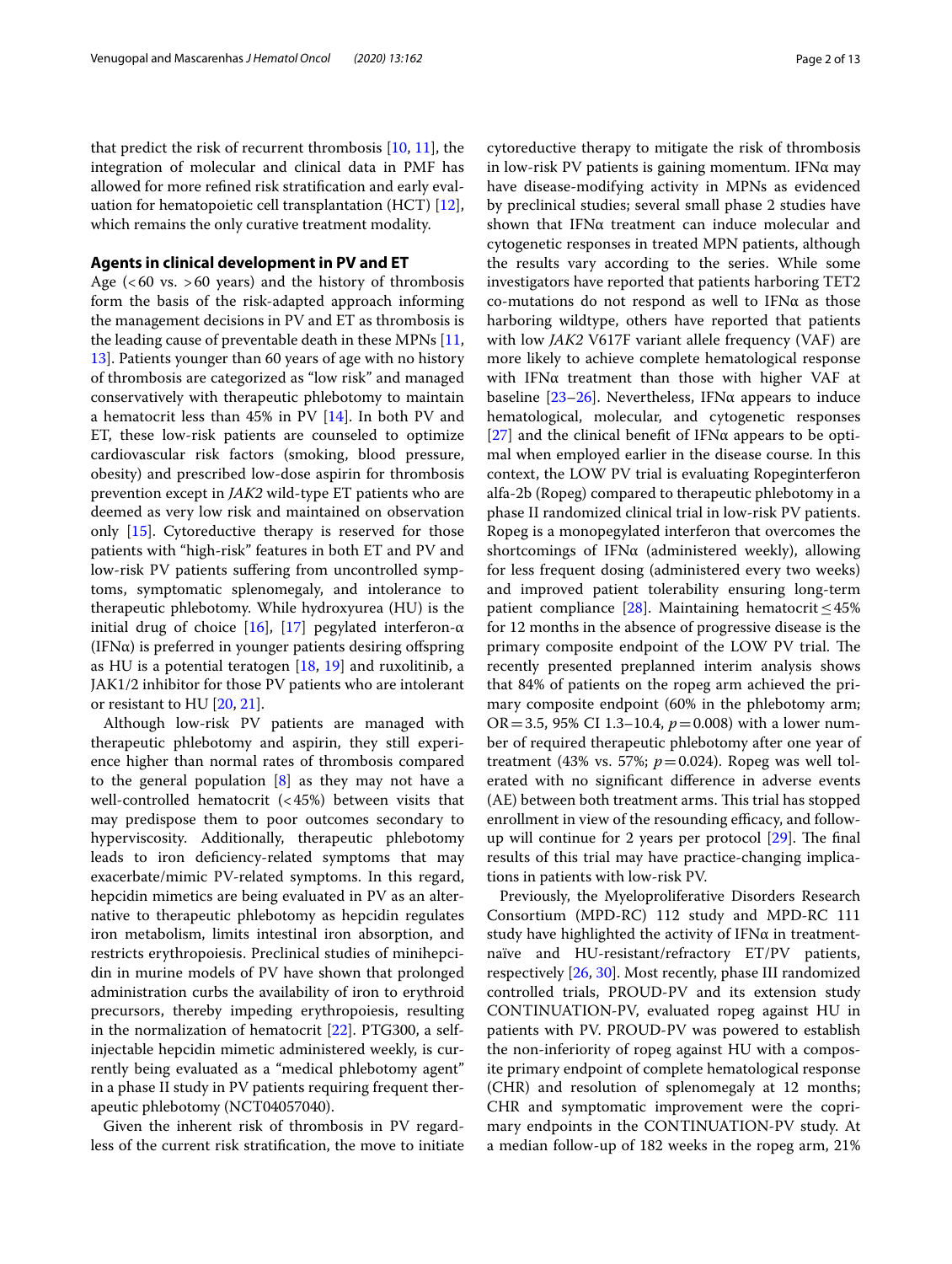(28% in HU arm at a median follow-up of 164 weeks) and 53% of patients (38% in HU arm,  $p=0.044$ ) met the primary endpoints in PROUD-PV and CONTINUATION-PV study, respectively. CHR without the spleen criterion in the ropeg arm was met in 43% (46% in HU,  $p = 0.63$  at 12 months) and 71% (51% in HU, *p*=0·012 at 36 months) in the PROUD-PV and CONTINUATION-PV, respectively. Liver enzyme abnormalities were the most frequently reported grade 3/4 adverse events in the ropeg arm and expected myelosuppression in the HU arm with comparable rates between the groups. Neuropsychiatric manifestations in the ropeg arm were rare [[31](#page-10-27)]. Given these encouraging results, Ropeg is currently approved in Europe as a frst-line agent for the treatment of PV in the absence of symptomatic splenomegaly and is under review for FDA approval in the USA.

Givinostat, a histone-deacetylase (HDAC) inhibitor has demonstrated preclinical activity in selective targeting of the *JAK2* V617F clone by inhibiting the downstream signaling [[32\]](#page-10-28). Subsequently, several studies have shown that givinostat is clinically active either as monotherapy or in combination with HU [[33,](#page-10-29) [34\]](#page-10-30). Most recently, givinostat was evaluated in a dose-fnding/proof of concept study in patients with PV. Givinostat exhibited on-target activity, and 100 mg twice daily was deemed the recommended phase 2 dose (RP2D). In part B, proof of concept phase, the ORR rate was 80.6% at the end of three cycles and 50% of patients reported symptomatic improvement (pruritus, headache) with givinostat treatment. Almost all patients experienced grade 1/2 treatment-related adverse event (TEAE) [diarrhea—51%; thrombocytopenia—45%; increased serum creatinine—37%]. Based on these results, a registration trial of givinostat in PV patients is underway [\[35](#page-10-31)].

The P53-MDM2 axis is a novel therapeutic target in MPNs. MDM2 negatively regulates p53, promotes its degradation as well as inhibits *p53* transcription. Preclinical studies have shown that MDM2 is upregulated in *JAK2* V617F-positive MPN hematopoietic progenitor cells, resulting in low p53 RNA levels that has led to the evaluation of MDM2 inhibitors in MPNs [\[36](#page-10-32)]. A recently published proof of concept study of Idasanutlin, an oral MDM2 inhibitor, in the second-line setting in patients with high-risk PV/ET demonstrated an overall response rate (ORR) of 58% (7/12) and a durable response (16.8 months) with monotherapy. Idasanutlin was well tolerated with no dose-limiting toxicities; low-grade gastrointestinal toxicity (diarrhea/nausea in 80%) was common but manageable with a scheduled antiemetic regimen. Collectively, idasanutlin demonstrated safety and on-target clinical activity in JAK inhibitor-naïve, HU/IFN-resistant, or intolerant PV/ET patients. A global phase II trial in HU refractory PV is underway [\[37](#page-10-33)]. (NCT03287245) Following suit, KRT232, a potent small molecule oral MDM2 inhibitor, is being evaluated as a second-line agent in phlebotomy-dependent PV patients (NCT03669965).

Lysine-specifc demethylase 1 (LSD1) is an epigenetic enzyme that maintains steady-state hematopoiesis and LSD1 inhibition-abrogated erythropoiesis, granulopoiesis, and thrombopoiesis in a reversible fashion. Additionally, LSD1 is found to be overexpressed in MPNs [\[38](#page-11-0)]. IMG7289 (bomedemstat), an LSD1 inhibitor, reduced splenomegaly, normalized blood counts, and prolonged survival in the Jak2 V617F murine model [\[39](#page-11-1)], which has led to the clinical evaluation of bomedemstat as a second-line agent in PV and ET (NCT04254978) (NCT04262141).

Furthermore, the recent understanding of the mechanistic basis of *CALR* mutated MPN has revealed several potential novel therapeutic targets, especially in harnessing host immunity. *CALR* mutations generate a novel positively charged C terminus in the CALR protein, which could be exploited as a potential shared neoantigen, as the physical interaction between CALR and MPL is essential for *CALR*-induced myeloproliferation [[40,](#page-11-2) [41](#page-11-3)]. Additionally, studies have shown that *CALR* is immunogenic and immune escape occurs in patients with *CALR*-mutated MPN [[42](#page-11-4)]. In this regard, *CALR*specific  $CD4+T$ -cell clone, which demonstrated specific cytotoxicity against autologous *CALR*-mutant cells, has been generated [\[43](#page-11-5)], and these results have formed the basis of a phase 1 CALR exon 9 peptide vaccine in *CALR*mutated MPNs. (NCT03566446) Most recently, Bozkus et al*.* demonstrated that a subset of patients with *CALR*mutated MPN exhibits specifc T-cell responses against the *CALR* C-terminus that is completely abrogated by the expression of PD-1 or CTLA4. Ex vivo treatment with an anti–PD-1 antibody restored mutant CALR-specifc T-cell responses in the peripheral blood mononuclear cells of *CALR*-mutated MPN patients [\[44\]](#page-11-6). Clinical evaluation of a vaccine-based approach in combination with a PD-1 inhibitor is underway**.**

## **Agents in clinical development in MF (Fig. [1](#page-3-0))**

Ruxolitinib, a JAK1/JAK2 inhibitor (2011) [[45\]](#page-11-7) and fedratinib, a JAK2/FLT3 inhibitor (2019) [[46\]](#page-11-8) are approved in the USA for MF patients with splenomegaly and/ or constitutional symptoms regardless of the presence of mutated *JAK2*. Although long-term follow-up studies have validated the sustained beneft of ruxolitinib in MF patients in terms of improvement in splenomegaly, symptom burden, and quality of life with an increase in overall survival (OS), a subset of patients are intolerant or refractory to JAK inhibitor therapy. While the median OS in ruxolitinib-treated patients is 60 months,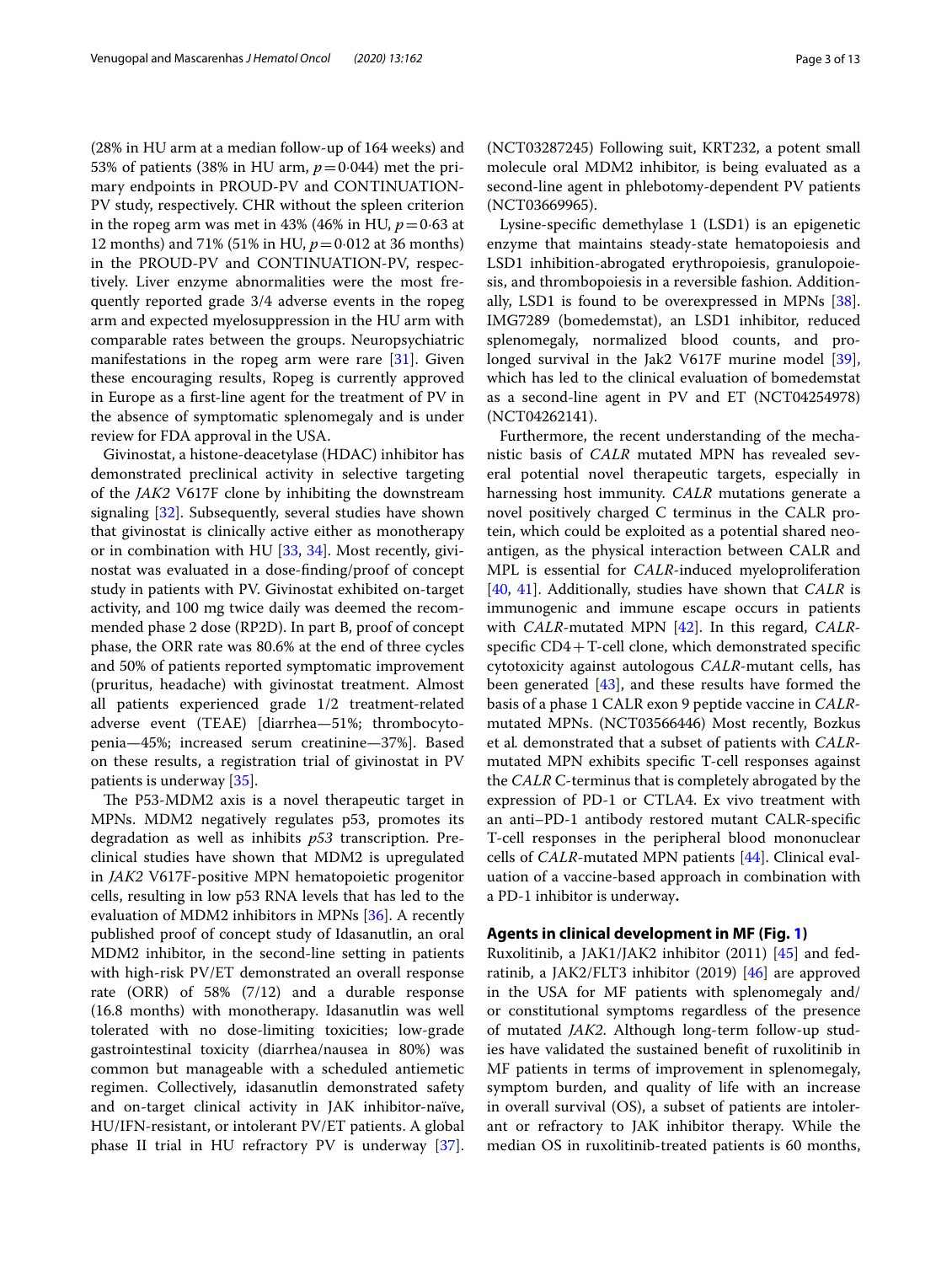

<span id="page-3-0"></span>the median OS post ruxolitinib discontinuation drops significantly (14 months) [\[47](#page-11-9), [48\]](#page-11-10). Furthermore, clonal evolution or the finding of platelets <  $100 \times 10^9$ /L at the time of ruxolitinib discontinuation was found to be associated with particularly poor prognosis in patients with MF. Additionally, Kuykendall et al*.* evaluated the clinical outcomes and salvage treatment options in patients who received and discontinued ruxolitinib. In 64 evaluable patients, new cytopenias (anemia—33%; thrombocytopenia—11%) were the most common reasons for an impediment to ruxolitinib continuation after a median treatment time of 3.8 months. Of note, 26% of patients responded to salvage treatment options leading to better outcomes than those who did not receive additional therapy, suggesting that responses were salvageable in some patients even after ruxolitinib discontinuation. However, these responses were rare, representing an area of unmet

clinical need in ruxolitinib pretreated patients with MF  $[49]$  $[49]$ . Therefore, there is a constant drive to improve upon the existing treatment options in patients with MF. Currently, many novel therapeutic agents are in clinical development in the front-line setting (monotherapy), "Add on" with ruxolitinib as a complementary therapeutic strategy, second-line setting, or treatment directed at mitigation of cytopenias (Fig. [2](#page-4-0)).

# **Front‑line setting**

Pacritinib is a multikinase inhibitor of JAK2, FLT3, IRAK1, and CSF1R, with less myelosuppressive efect noted in the early-phase trials and further evidenced by the anemia response [25% achieved transfusion independence (TI)] and platelet improvement (35% increase in mean platelet count noted in those with a baseline platelet count lower than  $50 \times 10^9$ /L) in the PERSIST-1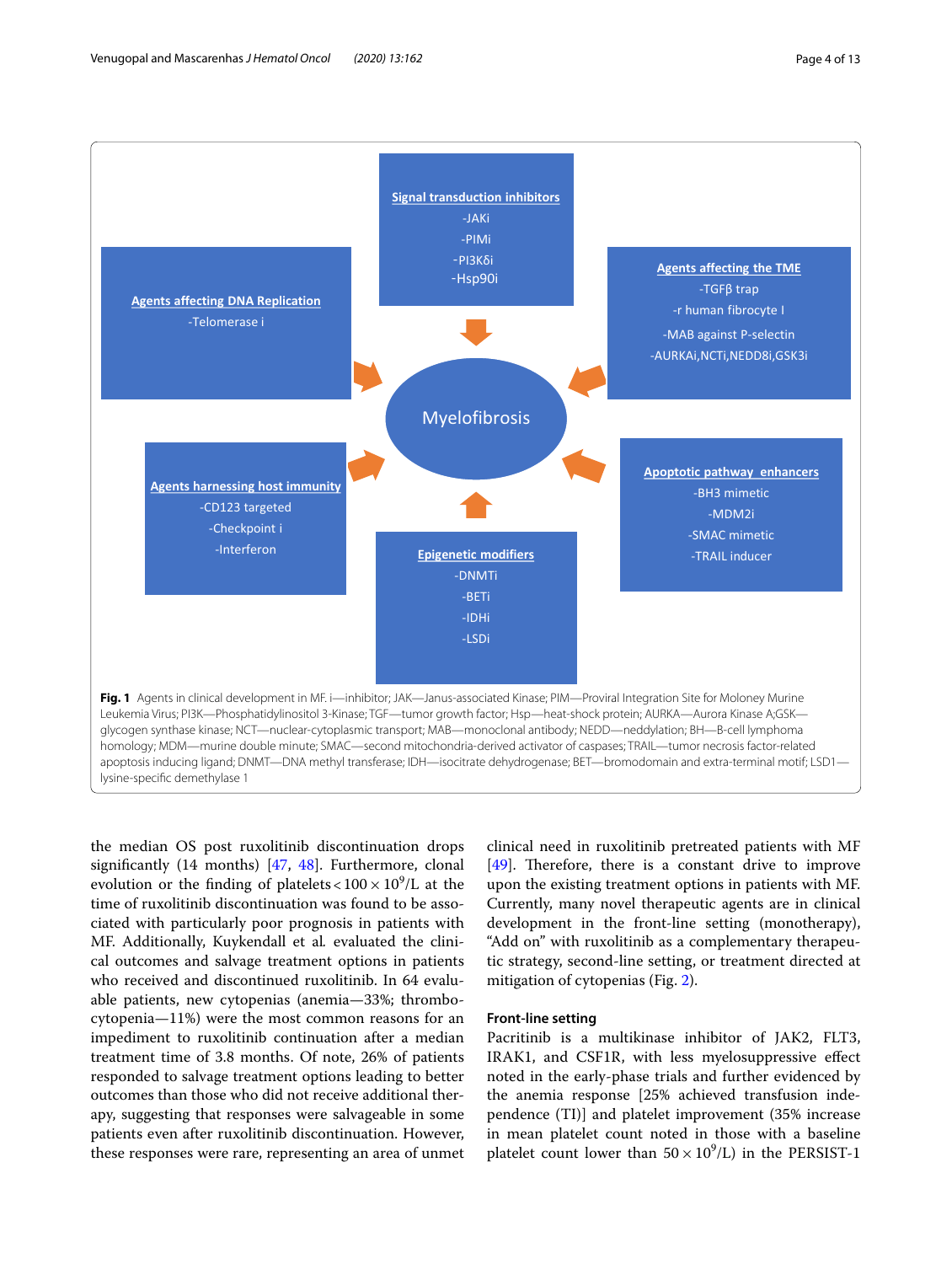

<span id="page-4-0"></span>randomized controlled trial in JAK inhibitor naïve patients with MF [\[50\]](#page-11-12). PERSIST-2, a randomized controlled trial, evaluated pacritinib in MF patients with either disease or therapy-related (ruxolitinib) thrombocytopenia (platelets <  $100 \times 10^9$ /L), and they were randomized to two doses of pacritinib (200 mg BID or 400 mg once daily) or BAT (best available therapy), which could include ruxolitinib as well. Eighteen percent of patients enrolled on the pacritinib arms achieved  $\geq$  35% spleen volume reduction (SVR35%) compared with 3% on the BAT arm  $(p=0.001)$ , and these improvements were more noticeable in the pacritinib 200 mg BID arm [≥35% SVR: 22% vs. 3%; *p*=0.001;≥50% reduction in myelofbrosis-related total symptom score (TSS50): 32% vs. 14%;  $p=0.01$ ]. Grade 3 or more thrombocytopenia, cardiac AEs, and therapy discontinuation were less frequent in the twice-daily arm [[51\]](#page-11-13). Pacritinib development was interrupted due to the full clinical hold placed by the FDA in February 2016 due to safety concerns (increased hemorrhagic risk and mortality), which prompted an independent review that deemed mortality rates were not diferent between the study arms. Recently presented phase II PAC203 (NCT03165734) dose-fnding (100 mg daily, 100 mg twice daily, and 200 mg twice daily) study evaluated pacritinib with preplanned built-in safety protocols for mitigating cardiac and hemorrhagic risk (concomitant anticoagulant/antiplatelet and QTprolonging agents were contraindicated). Pacritinib was

well tolerated, and 17% of patients with severe thrombocytopenia ( $\langle 50 \times 10^9 \rangle$ L) attained spleen responses in the 200 mg BID cohort [[52\]](#page-11-14). Given that thrombocytopenia (especially platelet count  $< 50 \times 10^9$ /L) is a poor prognostic factor in patients with MF and ruxolitinib is only approved for those with a minimum platelet count of  $50 \times 10^9$ /L, pacritinib can potentially bridge this chasm and offer a viable therapeutic option for this challenging population subset. The PACIFICA phase III registration trial will evaluate the safety and efficacy of 200 mg BID of pacritinib compared to the physician's choice (lowdose ruxolitinib, corticosteroids, hydroxyurea, or danazol), in patients with MF and severe thrombocytopenia  $(<50 \times 10^9$ /L) and less than 12 weeks of prior JAK inhibitor therapy [[53](#page-11-15)] (NCT03165734).

# **Ruxolitinib "Add‑on" strategies**

Itacitinib is a selective JAK1 inhibitor being evaluated in MF under the premise that selective JAK1 inhibition will abrogate proinfammatory signaling without afecting the JAK2-mediated hematopoiesis. A phase II open-label study evaluated the safety and efficacy of three dose levels  $[100 (n=10)$  or 200 mg BID  $[45]$  $[45]$ , 600 mg OD  $[32]$  $[32]$ ] of itacitinib in MF patients with TSS50 at week 12 as the primary endpoint. In total, 35.7% and 35.5% achieved the primary endpoint in the 200 mg BID and 600 mg QD as compared to 20% in the 100 mg BID cohort. Modest SVR was observed in the higher dose cohorts. Notably,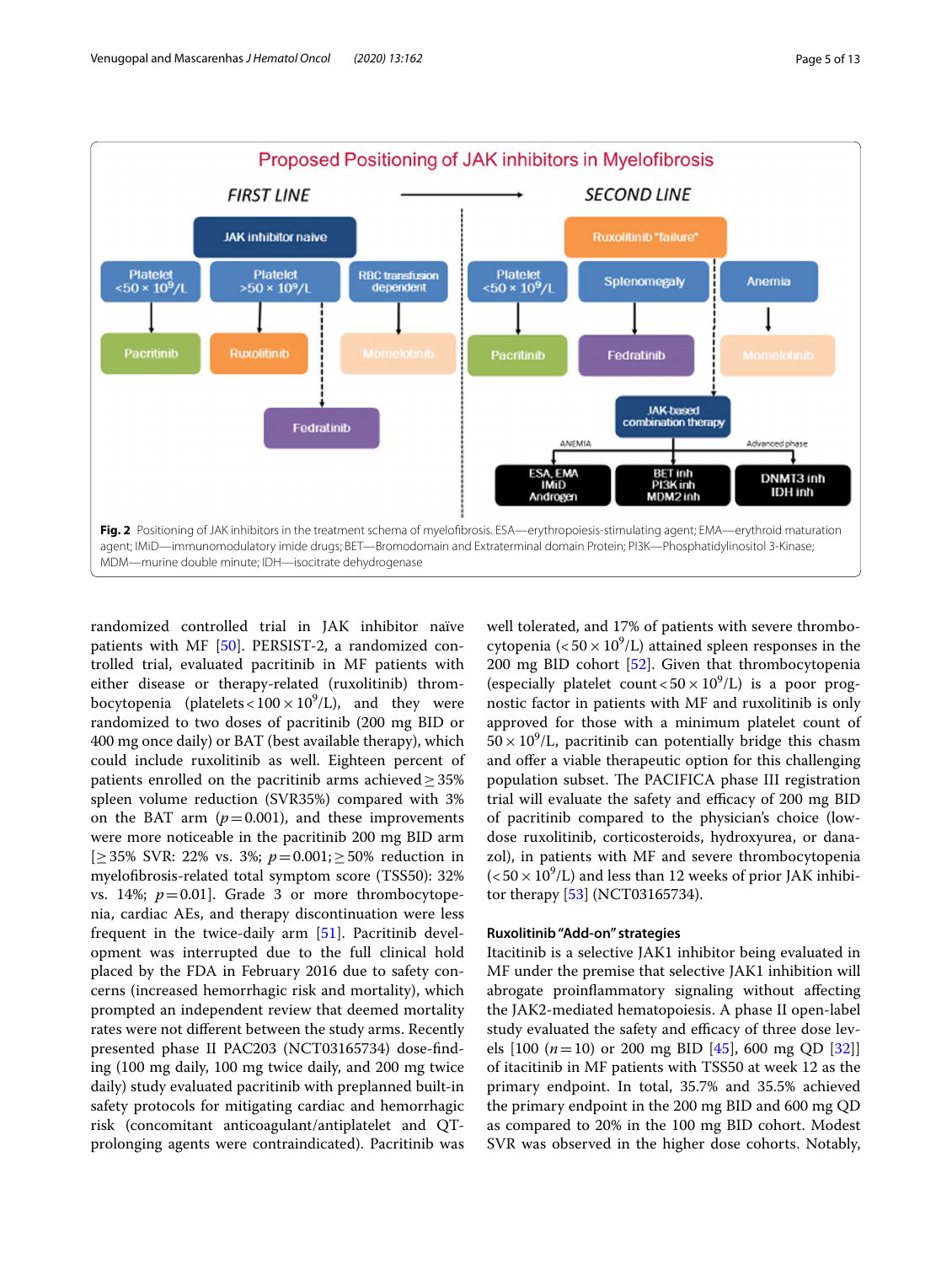53.8% experienced a $\geq$  50% reduction in the number of red blood cell units transfused, and fatigue was the most common TEAE [[54](#page-11-16)]. Itacitinib is currently being evaluated in two cohorts with one cohort in combination with ruxolitinib and the other in JAK inhibitor failure/intolerance in patients with MF (NCT03144687).

Masarova et al*.* investigated the sequential combination of ruxolitinib with azacitidine, a hypomethylating agent, preceded by an initial run-in phase with ruxolitinib monotherapy. In total, 72% (33/46) of patients achieved an objective response per International Working Group for Myelofbrosis Research and Treatment (IWG-MRT) criteria with a median time to response of 1.8 months, and most responses occurred on ruxolitinib monotherapy. In total, 57% of patients experienced  $\geq$  grade 1 improvement in bone marrow fbrosis (BMF). Of note, 20% (3/15) of patients with cytogenetic abnormalities at diagnosis achieved a complete cytogenetic response at the end of 12 months of combination therapy. The combination was relatively well tolerated with only transient grade 3/4 myelosuppression that did not warrant treatment interruption [\[55\]](#page-11-17) (NCT01787487).

CPI-0610 is a novel Bromodomain and Extraterminal domain Protein (BET) inhibitor that is currently undergoing clinical evaluation with two treatment arms investigating the "add-on" approach with ruxolitinib in MF patients in the JAK inhibitor naïve [Arm(A)3] and experienced (A2) with suboptimal response settings and the other evaluating CPI-0610 monotherapy in patients after ruxolitinib discontinuation (A1). In the frst-line setting (A3), 73% achieved SVR35% at 12 weeks; 59% achieved TSS50, and 46% experienced at least one-grade improvement in BMF. In the JAK inhibitor "experienced" cohort, patients were stratifed by red blood cell transfusion status. While 34% of evaluable transfusion-dependent (TD) patients converted to TI in A2 (NCT02158858), 21% of TD patients converted to TI in A1 and SVR35% was comparable in A1  $(24%)$  and A2  $(22%)$ . CPI-0610 was tolerable with minimal grade 3/4 myelosuppression, and thrombocytopenia, low-grade nausea, and vomiting were the most commonly observed TEAE [[56](#page-11-18), [57\]](#page-11-19). Given these encouraging results (spleen and symptom response) and the potential disease-modifying activity (improvement in anemia and bone marrow fbrosis), a phase III, doubleblind, randomized study comparing combination CPI-0610 and ruxolitinib to ruxolitinib monotherapy will start in the fourth quarter of 2020 (MANIFEST-2).

Phosphatidylinositol 3-Kinase (PI3K) inhibitors are being evaluated in combination with ruxolitinib to improve upon the suboptimal response to ruxolitinib in MF patients. In a phase II study of combination umbralisib and ruxolitinib therapy in MF, 9% (2/23) of treated patients achieved a complete response (CR), and 48% (11/23) experienced clinical improvement. One patient experienced colitis, but other class-specifc side efects (hepatotoxicity, pneumonitis) were not observed [\[58](#page-11-20)]. The recently presented interim study results of parsaclisib, a potent and highly selective next-generation PI3Kδ inhibitor in combination with ruxolitinib. Parsaclisib was evaluated in two dosing schedules (QD for eight weeks followed by weekly; daily). Recently presented data showed that the intensive daily dosing schedule was found to be more efficacious than the weekly schedule (median percent change in spleen volume: −13% vs.−2.3%; TSS: −51.4% vs.−14.0%, respectively, at week 12]. Parsaclisib was well tolerated with no TEAE inherent to PI3K inhibitors (pneumonitis, colitis, diarrhea). Daily parsaclisib "add-on" to ruxolitinib will be evaluated further in a planned phase 3 trial (NCT02718300) [\[59\]](#page-11-21).

Navitoclax, a non-selective Bcl2 inhibitor, is being evaluated in combination with ruxolitinib to improve response in patients with MF. These patients were heavily pretreated (>3 lines of prior therapy), and 50% of treated patients harbored high molecular risk mutations (*n*=34). Thirty percent of evaluable patients achieved SVR35%, 35% achieved TSS50, and  $\geq$  1-grade BMF reduction was seen in 25% of patients suggesting disease-modifying activity. On target thrombocytopenia was the most common TEAE, but there were no grade  $\geq$  3 bleeding events or treatment-related deaths. The combination was welltolerated, and this combination will be evaluated in randomized phase 3 trials in both treatment-naïve and JAK inhibitor-treated patients [\[60](#page-11-22)] (NCT03222609).

A phase I/II RUXOPEG adaptive design trial is evaluating the combination of ruxolitinib and pegylated interferon alfa-2a in treatment-naïve DIPSS intermediate- or high-risk MF patients on the basis that this combination may permit administration of lower doses of interferon and improve tolerability. Phase I will test diferent combinations of three dose levels of each drug, and phase II will randomize the two best dose combinations from the phase I. The primary endpoint is composed of safety and efficacy objectives as denoted by the dose-limiting toxicity (DLT) within 45 days and SVR50% in 24 weeks, respectively. Thus far, fifteen patients have been enrolled in phase I; no DLT has been observed in the highest dose tested (ruxolitinib 15 mg BID+IFNa 135 mcg/week), and an early signal for efficacy has been reported (three-partial responses, seven-hematological improvement). The trial is ongoing (NCT02742324) [[61](#page-11-23)].

# **Second line: JAK inhibitor relapsed/ refractory/intolerant setting**

The 5-year follow-up of the COMFORT-1 trial reported a median duration of approximately 3.2 years of spleen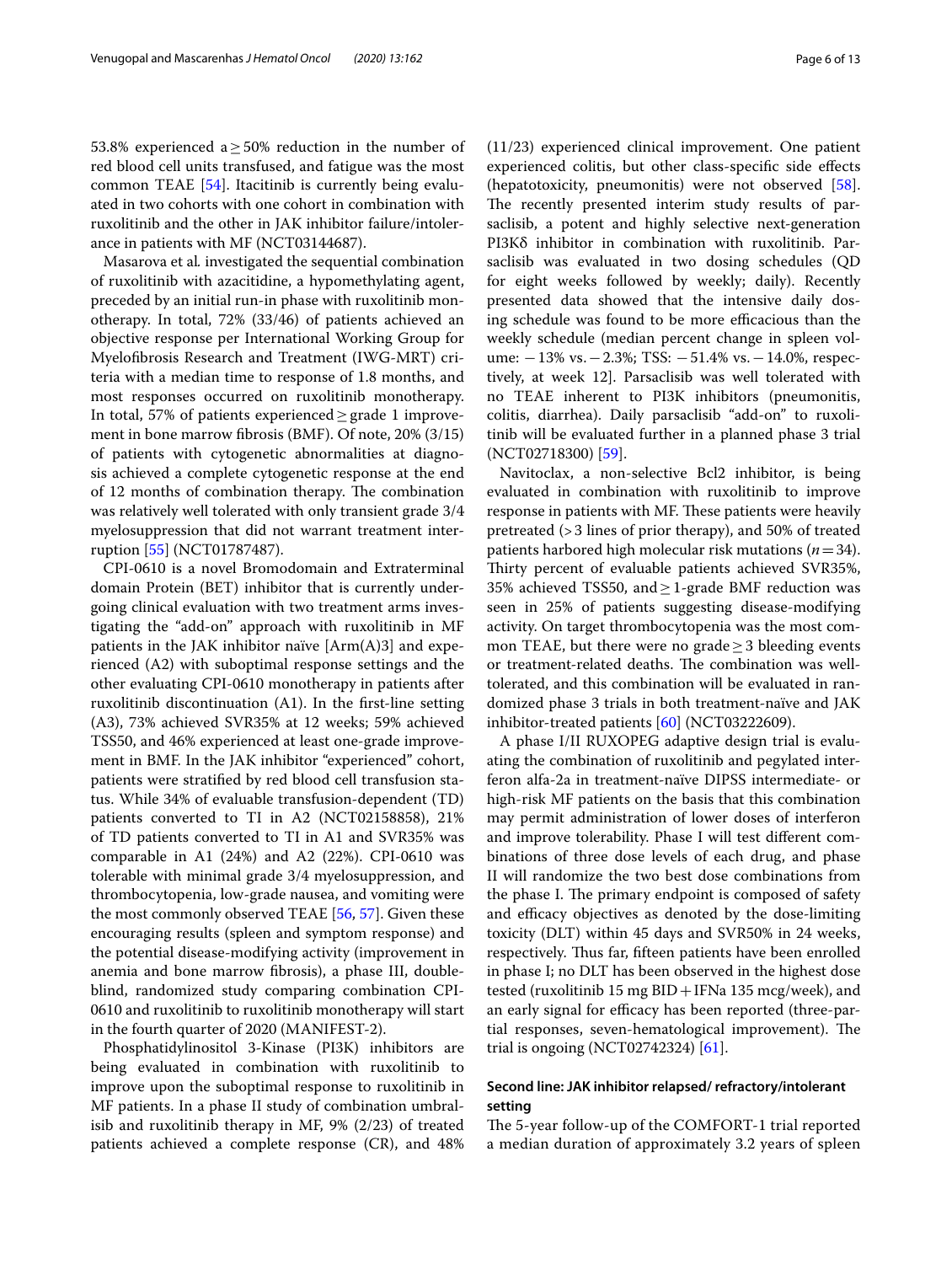response, suggesting that the disease response to JAK inhibitors is not everlasting [[62\]](#page-11-24). Although progressive disease per IWG-MRT includes only new/progressive splenomegaly and increasing blast counts either in the blood or marrow, clinically patients may exhibit evidence of disease progression through worsening cytopenias or loss of symptom response [\[63](#page-11-25)]. Currently, the widely accepted defnition of ruxolitinib failure is centered around spleen size and presence of cytopenias (Table [1\)](#page-6-0) [\[52](#page-11-14)]. Furthermore, a retrospective claims database study reported that the median treatment progression-free survival after ruxolitinib discontinuation is six months, 95% (CI: 4.4, 8.3 months), which, coupled with poor outcomes post discontinuation, reiterates the urgent need to explore novel therapeutic options in MF patients experiencing ruxolitinib failure (relapsed/ refractory or intolerant to ruxolitinib treatment) [[64](#page-11-26)].

Momelotinib is a JAK1/2 inhibitor as well as a type 1 activin receptor (ACVR1) inhibitor being evaluated in MF patients with anemia on the premise that ACVR1 inhibition regulates hepcidin levels to restore iron homeostasis and improve anemia [\[66](#page-11-27)]. SIM-PLIFY-1 study compared momelotinib with ruxolitinib in treatment-naïve MF patients. Although the trial met the non-inferiority primary endpoint for  $\geq$  35% SVR at 24 weeks (26.5% for momelotinib versus 29% for ruxolitinib,  $p = 0.011$ ), it failed to meet the TSS50 endpoint. Notably, the momelotinib treatment arm enjoyed a higher rate of TI at week 24 than the ruxolitinib arm (66.5% vs. 49.3%, nominal *p* < 0.001) [\[67\]](#page-11-28). SIMPLIFY-2 compared momelotinib to BAT (including ruxolitinib) in MF patients intolerant to ruxolitinib. The study failed to meet its primary endpoint SVR35%, but the TSS50 endpoint was met. Akin to SIMPLIFY-1, more momelotinib-treated patients achieved TI (43% vs. 21% nominal  $p=0.0012$ ) [[68\]](#page-11-29). However, in both trials, the hierarchal study design precluded the investigators from claiming the statistically signifcant anemia-related endpoints. Most recently, an open-label phase II study evaluated momelotinib in RBC TD patients with MF, and 34% achieved TI at week 24  $[69]$  $[69]$ . The MOMENTUM trial will compare momelotinib to danazol in symptomatic and anemic patients with MF in the second-line setting (NCT04173494).

PRM-151 is a recombinant form of pentraxin-2, an endogenous serum amyloid protein that downregulates activated fbrogenic monocyte-macrophages activity in several organ models of fbrosis, including the bone mar-row [[70](#page-11-31)]. The first stage of phase II, open-label, extension study showed that PRM-151 was well tolerated as a monthly infusion either alone or in combination with ruxolitinib, and no unexpected AEs were observed in patients with MF. TSS50 was similar between both arms, and 44% of treated patients experienced at least a 1-grade reduction from grade 3 BMF at baseline (NCT01981850) [[71\]](#page-11-32). In stage two, randomized, double-blind evaluation of three dose levels of PRM-151 infusional monotherapy in MF patients intolerant/refractory to JAK inhibitors, the primary endpoint was to determine the efective dose inducing at least a 1-grade reduction in BMF. All tested dose levels demonstrated greater than 1-grade BMF reduction, and the effect was similar across the tested doses [0.3 mg/kg: 30%; 3 mg/kg: 28%, and 10 mg/ kg: 25%]. SVR35% was observed in only one patient. PRM-151 was well tolerated, and non-hematological AEs included fatigue, cough, and weight loss. Despite these encouraging fndings, the further development of this drug in MF is uncertain as it evinced mostly BMF reduction. PRM-151 is currently undergoing registration trials in idiopathic pulmonary fbrosis [\[72\]](#page-11-33).

Bomedemstat inhibits LSD1, an epigenetic target of interest in MPNs. LSD1 is essential for normal megakaryocyte function, and thrombocytopenia would be an expected dose-limiting side efect of LSD1 inhibition. In a phase II trial of bomedemstat in the second-line setting (*n*=31), 12.5% of treated patients achieved SVR35%, 44.4% experienced TSS50, and  $\geq$  1-grade BMF reduction was noted in 15% of treated patients. Given the expectant thrombocytopenia, the dose up-titration of bomedemstat was individualized to achieve a target platelet count of  $50 \times 10^9$ /L. No new safety signals or DLTs were observed. Further evaluation is underway (NCT03136185) [[73\]](#page-11-34).

Harnessing the targets in the apoptotic machinery has long been an object of clinical interest in MF. KRT-232,

<span id="page-6-0"></span>**Table 1 Criteria for ruxolitinib failure in patients with MF—adapted from [[52,](#page-11-14) [65\]](#page-11-35)**

| Criteria               | <b>Ruxolitinib duration Cytopenias</b> |                                                                                                                                  | Spleen size                                                                                                     |  |  |
|------------------------|----------------------------------------|----------------------------------------------------------------------------------------------------------------------------------|-----------------------------------------------------------------------------------------------------------------|--|--|
| Relapsed               | $>$ 3 months                           |                                                                                                                                  | Regrowth < 10% SVR or < 30% decrease in spleen size by<br>palpation from baseline following an initial response |  |  |
|                        | Refractory $\geq$ 3 months             |                                                                                                                                  | <10% SVR or <30% decrease in spleen size by palpation<br>from baseline                                          |  |  |
| Intolerant $>$ 28 days |                                        | New grade > 3 thrombocytopenia, anemia, hematoma/ -<br>hemorrhage or RBC transfusion requirement > 2<br>units/month for 2 months |                                                                                                                 |  |  |

*SVR* spleen volume reduction, *RBC* red blood cell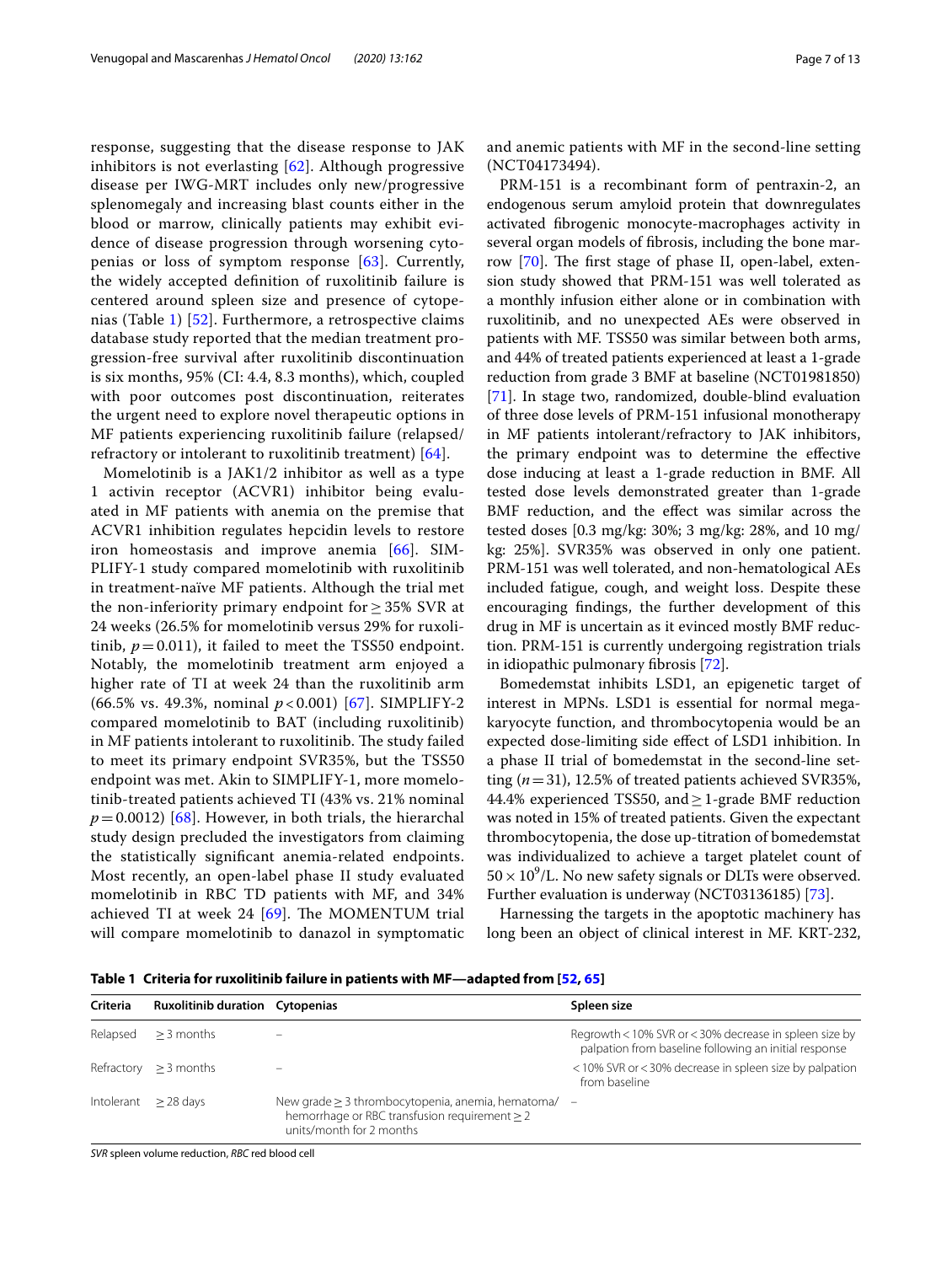a potent oral MDM2 inhibitor, is currently under clinical investigation in the second-line setting in patients with advanced MF. This study excludes patients who are intolerant to ruxolitinib and does not require a ruxolitinib washout period [[74\]](#page-11-36). Patients were randomly assigned to either of the three-dose arms (120 (A1) or 240 mg (A3) daily for seven days in a 21-day cycle or 240 mg daily (A3) for seven days in a 28-day cycle). As 16% of patients achieved SVR35% in A3, 240 mg daily for seven days in a 28-day cycle is deemed to be the RP2D for further evaluation. In total, 51% of treated patients experienced grade 3 TEAE with gastrointestinal symptoms being the most common AEs [diarrhea (62%) and nausea (38%)] [[75\]](#page-12-0) (NCT03662126). KRT-232 is now being evaluated as combination therapy with ruxolitinib in a phase 1/2 trial enrolling patients with suboptimal response to single agent ruxolitinib (NCT04485260).

LCL-161 is an oral second mitochondrial activator of caspases (SMAC) mimetic that inhibits apoptosis and is administered on a weekly basis. The phase 2 study included all comers with advanced MF in the second-line setting with no restrictions for platelet count or previous HCT. Among 47 evaluable patients, 32% ORR was observed with most response improvement in symptom burden and anemia; only one patient had a spleen response. Fatigue was the most common cause for dose reduction, and low-grade nausea/vomiting was observed in 60% of the patients [[76\]](#page-12-1) (NCT02098161).

Alisertib is an aurora kinase A (AURKA) inhibitor that promotes megakaryocyte diferentiation in MF and may mitigate bone marrow fbrosis. Alisertib was evaluated in patients with advanced MF in the second-line setting with a minimum platelet count  $\geq 50 \times 10^9$ /L and absolute neutrophil count  $\geq 1 \times 10^9$ /L. Alisertib was well tolerated, and spleen and symptom improvement were observed in 29% and 32% of patients, respectively. Most importantly, alisertib normalized the atypical morphology of megakaryocytes (restored the multilobed nuclei and abrogated clustering), and among the seven patients with available sequential marrow samples, fve patients experienced>1-grade BMF, which correlated with the clinical responses (NCT02530619). The future development pathway for Alisertib is unclear [[77](#page-12-2)].

Tagraxofusp is a CD123-targeted agent and currently approved in the treatment of blastic plasmacytoid dendritic cell neoplasm  $[78]$  $[78]$ . The shared phylogeny of plasmacytoid dendritic cells and monocytes, coupled with poor outcomes in MF patients with peripheral blood monocytosis, prompted the evaluation of tagraxofusp in the second-line setting. The study included all comers with no limitation in minimal platelet count at enrollment, and 26% of patients had documented monocytosis at baseline. Tagraxofusp was administered intravenously for three consecutive days in a 28-day cycle. Among 20 evaluable patients, 35% experienced objective clinical improvement, and 53% with baseline splenomegaly had some degree of reduction in spleen size as their best response. Tagraxofusp was reasonably well tolerated, with one patient experiencing grade 3 capillary leak syndrome [\[79\]](#page-12-3) (NCT02268253).

Imetelstat is a competitive inhibitor of the telomerase enzyme complex comprising the RNA template with reverse transcriptase activity (hTERT). In a proof of concept study of 33 patients with advanced MF, imetelstat evinced an ORR of 21% limited to those with *JAK2, SF3B1*, or *U2AF1* mutations. The study did not show ontarget activity (telomerase length)  $[80]$  $[80]$ . The subsequent phase 2, global IMBARK trial evaluated two dose levels of imetelstat (4.7 mg/kg and 9.4 mg/kg) administered intravenously every three weeks in 107 patients with advanced MF in the second-line setting (NCT02426086). Although SVR35% (10%) and TSS50 (32%) were only modest in the higher dose arm, the median survival was 29.9 months as compared with 19 months in the low-dose arm and the reported median survival of 13–14 months following ruxolitinib discontinuation [\[81\]](#page-12-5). Furthermore, imetelstat exhibited on-target activity and brought about greater than 50% reduction of hTERT expression levels, which correlated with clinical responses and longer OS in the 9.4 mg/kg arm [\[82](#page-12-6)]. Most importantly, the survival advantage of imetelstat was validated in a real-world cohort using a closely matched propensity score analysis [30.69 mo (95% CI 25.2, not estimable) vs. 12.04 mo (95% CI 9.5, 16.6) (BAT)] [\[83\]](#page-12-7). Given these encouraging results, the phase III registration trial of imetelstat is soon underway with OS as the primary endpoint, a novel endpoint that has never been explored in the drug development landscape of MF.

# **Drugs targeting cytopenias in MF**

Anemia independently predicts shortened survival in MF, and TD-anemia categorizes an MF patient in the higherrisk category regardless of the presence or absence of other adverse risk factors [\[84\]](#page-12-8). Furthermore, anemia is the most common reason for ruxolitinib discontinuation [[49\]](#page-11-11). Several drugs are in clinical development for mitigating anemia in MF so as to safely continue MF-directed therapy. MPNSG-0212, a German study, evaluated pomalidomide in combination with ruxolitinib [two dose levels of pomalidomide: fxed low dose (A1) and dose escalation up to 2 mg (A2)] in MF patients with anemia  $\pm$  RBC-TD. The A1 cohort exhibited an ORR of 18%, and there was a trend to sustained hemoglobin improvement with longer durations of treatment. TEAE was comparable between both arms with pneumonia and sepsis being the most grade ≥ 3 AEs  $[85]$  $[85]$ .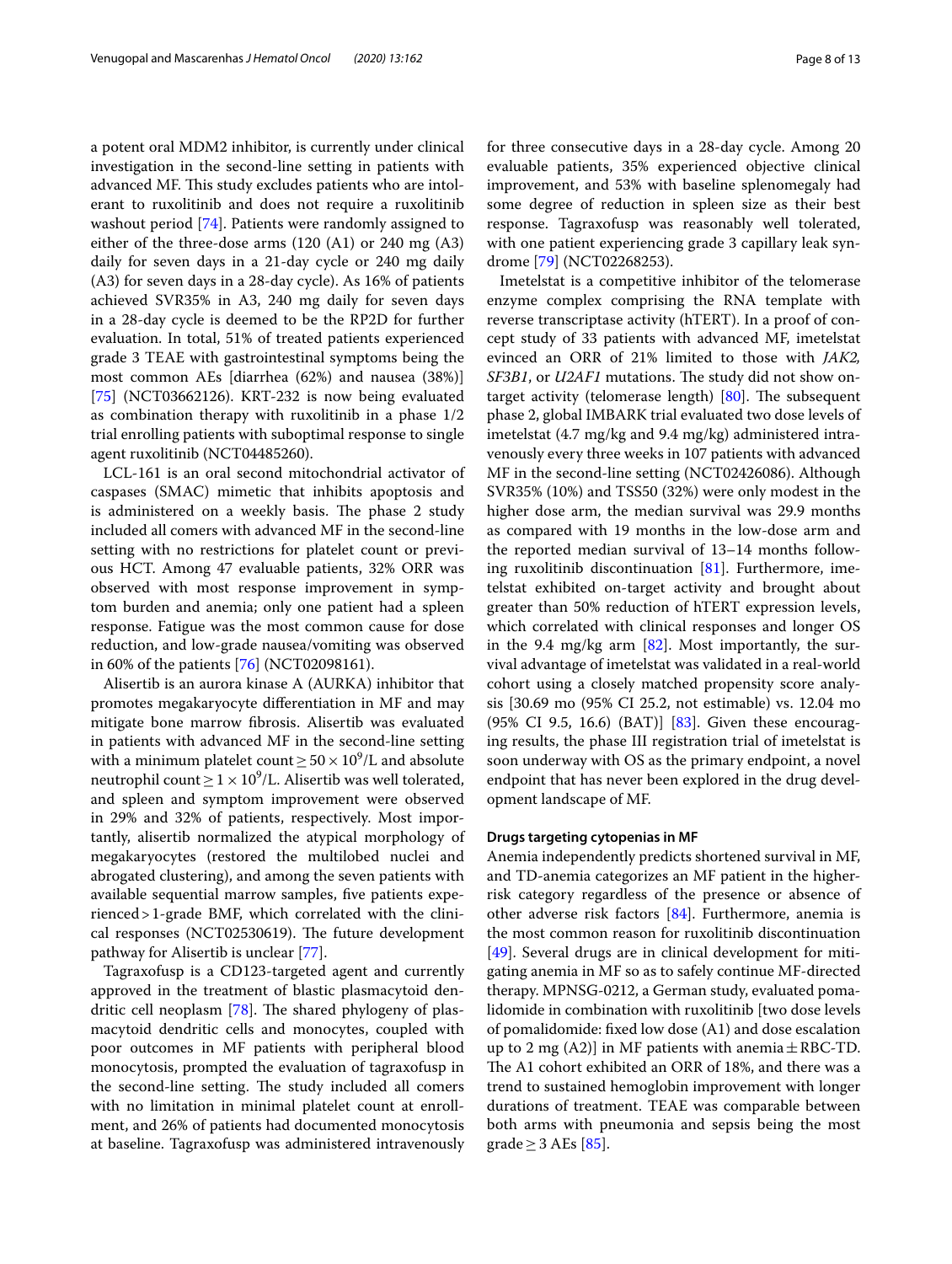| Drug                       | <b>Mechanism</b><br>of action                    | Setting                           | <b>End points</b>                                                                                                                                   | <b>Status</b>                | <b>NCT id</b>                | References |
|----------------------------|--------------------------------------------------|-----------------------------------|-----------------------------------------------------------------------------------------------------------------------------------------------------|------------------------------|------------------------------|------------|
| PIM447 and LEE011          | pan-PIM inhibi-<br>tor, and CDK4/6<br>inhibitor  | Add on to ruxolitinib<br>phase 1b | Incidence of DLTs                                                                                                                                   | A                            | NCT02370706                  | $[93]$     |
| Enasidenib                 | IDH2 inhibitor                                   | Add on phase 2                    | $2^0$ -Proportion of<br>patients with any<br>response                                                                                               | <b>NYR</b>                   | NCT04281498                  | $[94]$     |
| APG-1252                   | parenteral BH3<br>mimetic                        | Add on phase 1b/2                 | DLT at each dose<br>level; SVR35% or<br><b>TSS50</b>                                                                                                | <b>NYR</b>                   | NCT04354727                  |            |
| <b>PU-H71</b>              | Epichaperome-<br>specific Hsp90<br>inhibitor     | Add on phase 1b                   |                                                                                                                                                     | Terminated as of<br>10/22/20 | NCT03373877                  | [95]       |
| 1. Siremadlin              | 1. Inhibits p53-MDM2<br>interaction              |                                   | Incidence DLT within R<br>the first 2 cycles;                                                                                                       |                              | NCT04097821<br>(ADORE trial- |            |
| 2. Crizanlizumab           | 2. P-selectin mono-<br>clonal antibody           |                                   | response at the<br>end of 6 cycles-<br>composite of ane-<br>mia improvement<br>and no spleen vol-<br>ume progression<br>and no symptom<br>worsening |                              | platform design)             |            |
| 3. MBG453                  | 3. humanized<br>anti-TIM-3 IgG4<br>antibody      |                                   |                                                                                                                                                     |                              |                              |            |
| 9-ING-41                   | Glycogen Synthase<br>Kinase-3ß inhibitor         | Add on phase 2                    | % of patients with<br>response accord-<br>ing to the Revised<br>IWG-MRT and ELN<br>Response Criteria<br>for MF (2013)                               | $\mathsf R$                  | NCT04218071                  | [96]       |
| Selinexor                  | nuclear-cytoplasmic<br>transport inhibitor       | Second line                       | Change in spleen<br>volume within<br>6 months                                                                                                       | $\mathsf R$                  | NCT03627403                  | [97]       |
| Pevonedistat               | NEDD8 activating<br>enzyme inhibitor             | Add on                            | Safety and tolerabil-<br>ity of the combina-<br>tion as measured<br>by the incidence of<br>AEs and MTD                                              | $\mathsf R$                  | NCT03386214                  | [98]       |
| Pembrolizumab<br>Nivolumab | PD-1 pathway inhibi- Second line<br>tors         |                                   | Response per ELN-<br>IWG criteria                                                                                                                   | Completed Termi-<br>nate     | NCT03065400<br>NCT02421354   | $[99]$     |
| AVID <sub>200</sub>        | Selective $TGF\beta1$<br>ligand trap             | Second line Phase 1               | MTD and number<br>of patients with<br>response eligibility<br>for Phase 1b                                                                          | R                            | NCT03895112                  | [100]      |
| <b>ONC201</b>              | p53 independ-<br>ent promoter of<br>apoptosis    | Second-line phase 1               |                                                                                                                                                     |                              | <b>TBD</b>                   | [101]      |
| TP3654                     | second-generation<br>pan-PIM kinase<br>inhibitor | Second-line phase 1               | Determine the<br>incidence of DLT<br>and AE                                                                                                         | $\mathsf R$                  | NCT04176198                  | [102]      |

# <span id="page-8-0"></span>**Table 2 Agents currently in early phase of clinical development in myelofbrosis**

PIM-Proviral Integration Site for Moloney Murine Leukemia Virus; CDK—Cyclin-Dependent Kinase; IDH—isocitrate dehydrogenase; BH3—B-cell lymphoma 2 (Bcl-2) homology 3; Hsp—heat-shock protein; MDM—murine double minute; TIM—T-cell immunoglobulin and mucin domain; NEDD—Neural precursor cell-Expressed Developmentally Downregulated genes; PD—programmed cell death protein; TGF-transforming growth factor; DLT-dose-limiting toxicity; A-active; NYR—not yet recruiting; R-recruiting; \*—in MF pts; SVR35%-35% reduction in spleen volume within 24 weeks; TSS50-≥50% reduction in myelofbrosis-related total symptom score within 24 weeks; AE—adverse events; MTD—maximum tolerated dose

Sotatercept and luspatercept are erythroid maturation agents (EMA) that act as activin receptor ligand traps of IIA and IIB, respectively  $[86, 87]$  $[86, 87]$  $[86, 87]$ . They are administered subcutaneously every three weeks, and luspatercept is currently approved for the treatment of anemia in low-risk myelodysplastic syndrome with ringed side-roblasts [\[88\]](#page-12-12). Sustained hemoglobin increase  $\geq$  1.5 g/dL for≥12 consecutive weeks in TI patients or achieving RBC-TI in TD patients is the primary endpoints in the clinical trial evaluation of these EMAs in MF. Sotatercept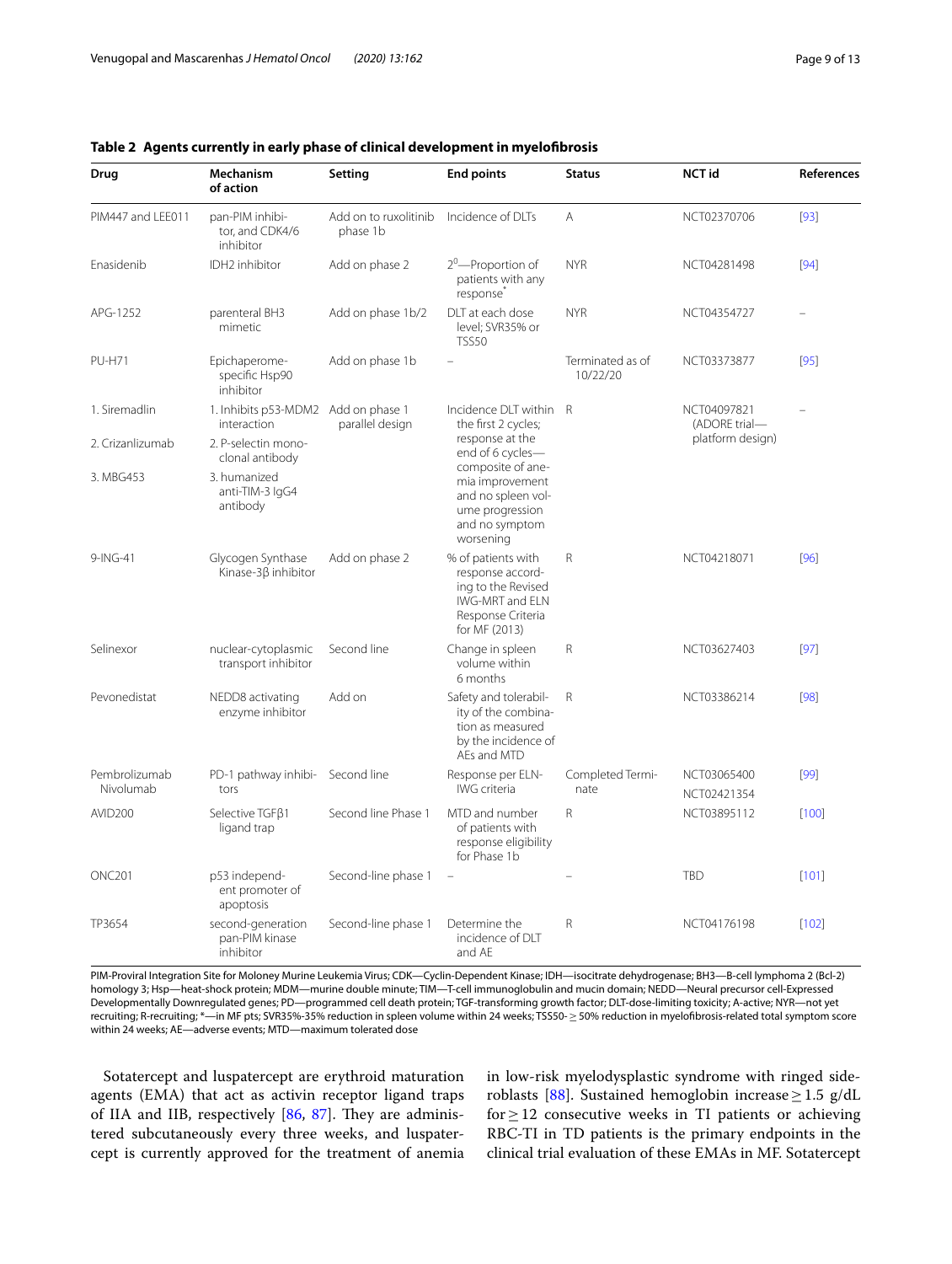monotherapy demonstrated an ORR of 35%, of which three patients achieved RBC-TI [\[89\]](#page-12-23) (NCT01712308). In the recently presented study of luspatercept monotherapy and combination therapy with ruxolitinib in anemic patients with MF, 10% of treated patients each in the luspatercept monotherapy arm and 21% and 32% in the combination therapy arm achieved the primary endpoint in TI and TD patients, respectively (NCT03194542) [\[90](#page-12-24)]. Hypertension and bone pain were the most common, class-specifc TEAE shared by both drugs. Further evaluation is ongoing, and a phase 3 trial is being planned.

Disease-related thrombocytopenia is an adverse prognostic factor in MF, which often precludes these patients from treatment with a JAK inhibitor or leads to dose attenuation resulting in suboptimal responses. Talidomide in combination with prednisone has evoked modest improvement in platelet counts in patients with MF [[91\]](#page-12-25). Most recently, a study of low-dose thalidomide in combination with ruxolitinib in patients with MF in the second-line setting (relapsed/refractory) showed an ORR of 60%, and platelet response was observed in 75% of patients with baseline thrombocytopenia. The combination was well tolerated with one patient each experiencing a thromboembolic event and grade 3 neutropenia. This combination may allow for optimal dosing of ruxolitinib in MF patients with baseline thrombocytopenia [[92\]](#page-12-26).

Several other agents exploiting the interconnected pathological pathways in MF are in various stages of early-phase clinical development (Table [2\)](#page-8-0).

# **Conclusion**

Advances in diagnostic techniques, i.e., next-generation sequencing, single-cell transcriptome approaches, have carefully refned the molecular signature of MPNs, leading to enhanced insight on clonal dynamics and architecture, thereby informing rationally based treatment approaches. Although HU or IFNa is the frontline agent in the treatment of PV, 25% of patients are intolerant to these agents and experience disease progression while receiving therapy. In light of this, ongoing translational research endeavors have identifed mechanistic-based targeted therapeutic agents that may improve the outcomes in PV. Comparably in MF, sustained disease-modifying activity or durable remissions are not seen with the currently approved JAK inhibitors, i.e., ruxolitinib and fedratinib. Therefore, it is crucial to improve upon the existing understanding of the disease and treatment-resistant mechanisms in MF. As such, research efforts are ongoing to develop novel JAK inhibitors or drugs with distinct mechanisms

of action that offer a better side effect profile and tolerability in patients with MPNs. Ropeginterferon in lowrisk PV, pacritinib in the front-line setting of extreme thrombocytopenia, CPI-0610 combination therapy in JAK inhibitor-naïve patients, imetelstat in the secondline setting to improve survival outcomes, and luspatercept for the treatment of MF patients with anemia are some of the promising agents that look to achieve results in phase 3 trials and gain regulatory approval for the treatment of MPNs.

#### **Abbreviations**

JAK: Janus-associated kinase; STAT: Signal transducers and activators of transcription; MPN: Myeloproliferative neoplasms; PV: Polycythemia vera; ET: Essential thrombocythemia; PMF: Primary myelofbrosis; USFDA: The United States Food and Drug Administration; HCT: Hematopoietic cell transplantation; HU: Hydroxyurea; IFNα: Pegylated interferon α; Ropeg: Ropeginterferon alfa-2b; MPD-RC: Myeloproliferative disorders research consortium; CHR: Complete hematological response; HDAC: Histone-deacetylase; TEAE: Treatment-related adverse event; LSD1: Lysine-specifc demethylase 1; TI: Transfusion independence; TD: Transfusion dependence; SVR35%: ≥ 35% Spleen volume reduction; IWG-MRT: International Working Group for Myelofbrosis Research and Treatment; BAT: Best available therapy; BMF: Bone marrow fibrosis; TSS50: ≥ 50% Reduction in myelofbrosis-related total symptom score; A: Arm; BET: Bromodomain and Extraterminal domain Protein; PI3K: Phosphatidylinositol 3-Kinase; DLT: Dose-limiting toxicity; ACV: Activin receptor; SMAC: Second mitochondrial activator of caspases; AURKA: Aurora kinase A; TERT: RNA template with reverse transcriptase.

## **Acknowledgements**

None.

## **Authors' contributions**

SV helped in conceptualization and writing—original manuscript preparation; JM helped in conceptualization, reviewing, and editing. Both authors read and approved the fnal manuscript.

## **Funding**

**None** 

## **Availability of data and materials**

Not applicable.

**Ethics approval and consent to participate** Not applicable.

# **Consent for publication**

Not applicable.

#### **Competing interests**

John Mascarenhas has received research funding paid to the institution from Incyte, Roche, CTI Biopharma, Novartis, Promedior, Merck, Janssen, Arog, Merus, and Pharma Essentia, Kartos, Forbius; consulting fees from Geron, Constellation, Prelude, Galecto, Promedior, and Celgene/BMS, Kartos. Sangeetha Venugopal has nothing to disclose.

#### **Author details**

<sup>1</sup> Department of Leukemia, MD Anderson Cancer Center, University of Texas, Houston, TX, 77030, USA. <sup>2</sup> Division of Hematology/Oncology, Tisch Cancer Institute, Icahn School of Medicine at Mount Sinai, One Gustave L Levy Place, Box 1079, New York, NY 10029, USA.

## Received: 14 October 2020 Accepted: 9 November 2020Published online: 02 December 2020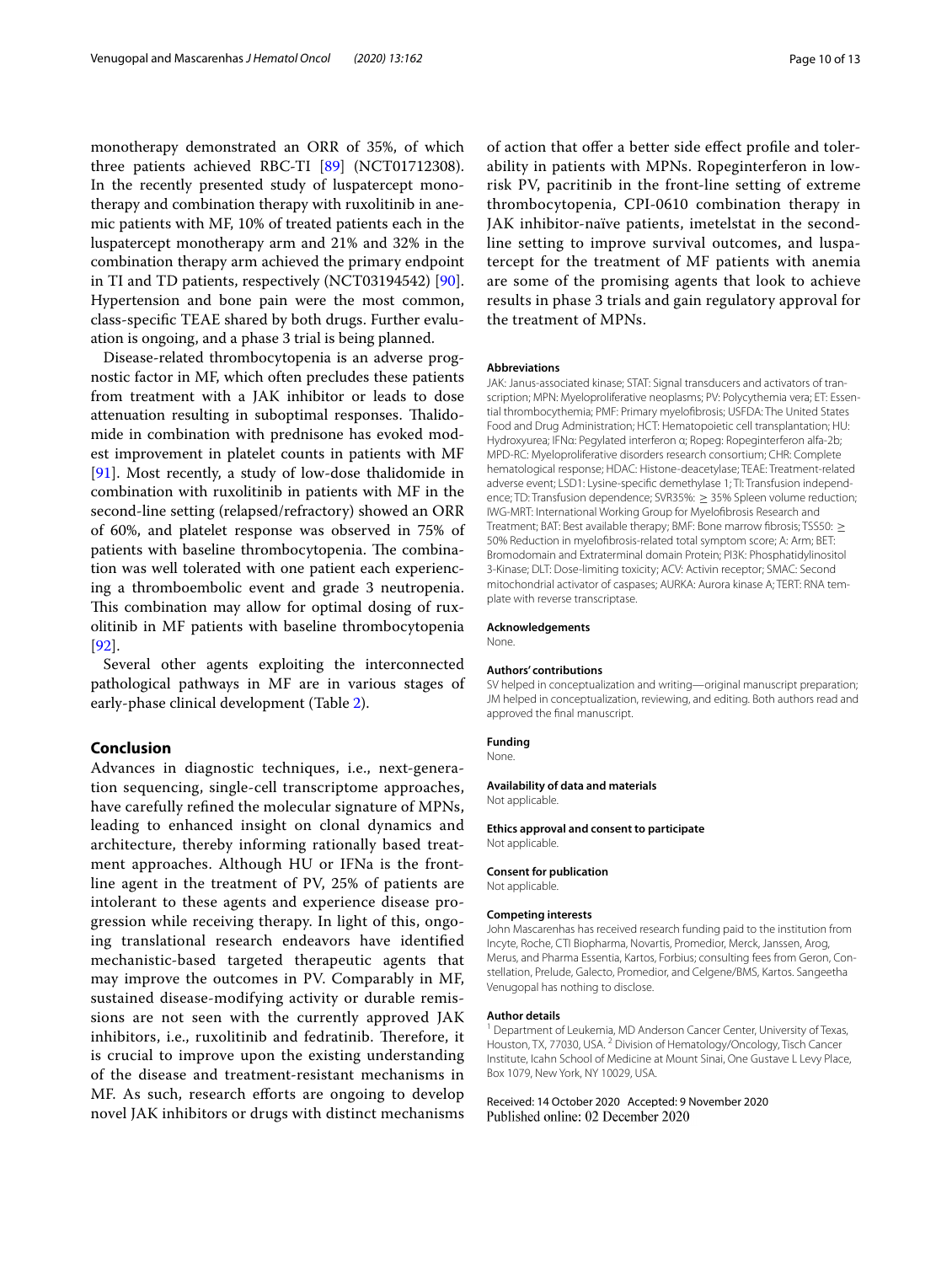## <span id="page-10-0"></span>**References:**

- 1. Spivak JL. Myeloproliferative neoplasms. N Engl J Med. 2017;376(22):2168–81.
- <span id="page-10-1"></span>2. Levine RL, Wadleigh M, Cools J, Ebert BL, Wernig G, Huntly BJ, et al. Activating mutation in the tyrosine kinase JAK2 in polycythemia vera, essential thrombocythemia, and myeloid metaplasia with myelofbrosis. Cancer Cell. 2005;7(4):387–97.
- 3. Nangalia J, Massie CE, Baxter EJ, Nice FL, Gundem G, Wedge DC, et al. Somatic CALR mutations in myeloproliferative neoplasms with nonmutated JAK2. N Engl J Med. 2013;369(25):2391–405.
- <span id="page-10-2"></span>4. Pikman Y, Lee BH, Mercher T, McDowell E, Ebert BL, Gozo M, et al. MPLW515L is a novel somatic activating mutation in myelofbrosis with myeloid metaplasia. PLoS Med. 2006;3(7):e270.
- <span id="page-10-3"></span>5. Mascarenhas J, Roper N, Chaurasia P, Hofman R. Epigenetic abnormalities in myeloproliferative neoplasms: a target for novel therapeutic strategies. Clinical epigenetics. 2011;2(2):197–212. [https://doi.](https://doi.org/10.1007/s13148-011-0050-6) [org/10.1007/s13148-011-0050-6](https://doi.org/10.1007/s13148-011-0050-6).
- <span id="page-10-4"></span>6. Policitemia GIS. Polycythemia vera: the natural history of 1213 patients followed for 20 years. Ann Intern Med. 1995;123(9):656–64.
- <span id="page-10-5"></span>7. De Stefano V, Za T, Rossi E, Vannucchi AM, Ruggeri M, Elli E, et al. Recurrent thrombosis in patients with polycythemia vera and essential thrombocythemia: incidence, risk factors, and efect of treatments. Haematologica. 2008;93(3):372–80.
- <span id="page-10-6"></span>8. Hultcrantz M, Andersson TM, Landgren O, Derolf AR, Dickman PW, Björkholm M, et al. Risk of arterial and venous thrombosis in 11,155 patients with myeloproliferative neoplasms and 44,620 matched controls; a population-based study. Washington, DC: American Society of Hematology; 2014.
- <span id="page-10-7"></span>9. Kennedy JA, Atenafu EG, Messner HA, Craddock KJ, Brandwein JM, Lipton JH, et al. Treatment outcomes following leukemic transformation in Philadelphia-negative myeloproliferative neoplasms. Blood J Am Soc Hematol. 2013;121(14):2725–33.
- <span id="page-10-8"></span>10. Teferi A, Rumi E, Finazzi G, Gisslinger H, Vannucchi A, Rodeghiero F, et al. Survival and prognosis among 1545 patients with contemporary polycythemia vera: an international study. Leukemia. 2013;27(9):1874–81.
- <span id="page-10-9"></span>11. Barbui T, Finazzi G, Carobbio A, Thiele J, Passamonti F, Rumi E, et al. Development and validation of an International Prognostic Score of thrombosis in World Health Organization-essential thrombocythemia (IPSET-thrombosis). Blood. 2012;120(26):5128–33.
- <span id="page-10-10"></span>12. Ali H, Aldoss I, Yang D, Mokhtari S, Khaled S, Aribi A, et al. MIPSS70+ v2.0 predicts long-term survival in myelofbrosis after allogeneic HCT with the Flu/Mel conditioning regimen. Blood Adv. 2019;3(1):83–95.
- <span id="page-10-11"></span>13. Barbui T, Carobbio A, Rumi E, Finazzi G, Gisslinger H, Rodeghiero F, et al. In contemporary patients with polycythemia vera, rates of thrombosis and risk factors delineate a new clinical epidemiology. Blood J Am Soc Hematol. 2014;124(19):3021–3.
- <span id="page-10-12"></span>14. Marchioli R, Finazzi G, Specchia G, Cacciola R, Cavazzina R, Cilloni D, et al. Cardiovascular events and intensity of treatment in polycythemia vera. N Engl J Med. 2013;368(1):22–33.
- <span id="page-10-13"></span>15. Patrono C, Rocca B, De Stefano V. Platelet activation and inhibition in polycythemia vera and essential thrombocythemia. Blood. 2013;121(10):1701–11.
- <span id="page-10-14"></span>16. Fruchtman SM, Mack K, Kaplan ME, Peterson P, Berk PD, Wasserman LR. From efficacy to safety: a Polycythemia Vera Study group report on hydroxyurea in patients with polycythemia vera. Semin Hematol. 1997;34(1):17–23.
- <span id="page-10-15"></span>17. Cortelazzo S, Finazzi G, Ruggeri M, Vestri O, Galli M, Rodeghiero F, et al. Hydroxyurea for patients with essential thrombocythemia and a high risk of thrombosis. N Engl J Med. 1995;332(17):1132–6.
- <span id="page-10-16"></span>18. Kiladjian JJ, Cassinat B, Chevret S, Turlure P, Cambier N, Roussel M, et al. Pegylated interferon-alfa-2a induces complete hematologic and molecular responses with low toxicity in polycythemia vera. Blood. 2008;112(8):3065–72.
- <span id="page-10-17"></span>19. Verger E, Cassinat B, Chauveau A, Dosquet C, Giraudier S, Schlageter M-H, et al. Clinical and molecular response to interferon-α therapy in essential thrombocythemia patients with CALR mutations. Blood J Am Soc Hematol. 2015;126(24):2585–91.
- <span id="page-10-18"></span>20. Vannucchi AM, Kiladjian JJ, Griesshammer M, Masszi T, Durrant S, Passamonti F, et al. Ruxolitinib versus standard therapy for the treatment of polycythemia vera. N Engl J Med. 2015;372(5):426–35.
- <span id="page-10-19"></span>21. Passamonti F, Griesshammer M, Palandri F, Egyed M, Benevolo G, Devos T, et al. Ruxolitinib for the treatment of inadequately controlled polycythaemia vera without splenomegaly (RESPONSE-2): a randomised, open-label, phase 3b study. Lancet Oncol. 2017;18(1):88–99.
- <span id="page-10-20"></span>22. Casu C, Oikonomidou PR, Chen H, Nandi V, Ginzburg Y, Prasad P, et al. Minihepcidin peptides as disease modifers in mice afected by betathalassemia and polycythemia vera. Blood. 2016;128(2):265–76.
- <span id="page-10-21"></span>23. King KY, Matatall KA, Shen C-C, Goodell MA, Swierczek SI, Prchal JT. Comparative long-term efects of interferon α and hydroxyurea on human hematopoietic progenitor cells. Exp Hematol. 2015;43(10):912–8.
- 24. Kiladjian J-J, Cassinat B, Turlure P, Cambier N, Roussel M, Bellucci S, et al. High molecular response rate of polycythemia vera patients treated with pegylated interferon α–2a. Blood. 2006;108(6):2037–40.
- 25. Quintás-Cardama A, Kantarjian H, Manshouri T, Luthra R, Estrov Z, Pierce S, et al. Pegylated interferon alfa-2a yields high rates of hematologic and molecular response in patients with advanced essential thrombocythemia and polycythemia vera. J Clin Oncol. 2009;27(32):5418.
- <span id="page-10-22"></span>26. Yacoub A, Mascarenhas J, Kosiorek H, Prchal JT, Berenzon D, Baer MR, et al. Pegylated interferon alfa-2a for polycythemia vera or essential thrombocythemia resistant or intolerant to hydroxyurea. Blood. 2019;134(18):1498–509.
- <span id="page-10-23"></span>27. Them NC, Bagienski K, Berg T, Gisslinger B, Schalling M, Chen D, et al. Molecular responses and chromosomal aberrations in patients with polycythemia vera treated with peg-proline-interferon alpha-2b. Am J Hematol. 2015;90(4):288–94.
- <span id="page-10-24"></span>28. Gisslinger H, Zagrijtschuk O, Buxhofer-Ausch V, Thaler J, Schloegl E, Gastl GA, et al. Ropeginterferon alfa-2b, a novel IFNα-2b, induces high response rates with low toxicity in patients with polycythemia vera. Blood J Am Soc Hematol. 2015;126(15):1762–9.
- <span id="page-10-25"></span>29. Tiziano Barbui AMV, Valerio De Stefano, Arianna M, Alessandra C, Arianna G, Fabio C, Massimiliano B, Alessandra I, Francesca P, Giulia B, Fabrizio P, Alessandra R, Giuseppe C, Marianna C, Davide R, Caterina M, Sergio S, Elisa R, Andrea P, Nicola C, Barbara M, Emma C, Giuseppe GL, Paola G, Elena R, Silvia B, Francesca L, Luigi S, Cristina B, Nicola V, Marta B, Alessandro R. Phase II Randomized clinical trial comparing ropeginterferon versus phlebotomy in low-risk patients with polycythemia Vera. Results of the Pre-planned Interim Analysis. EHA. EHA Library. Barbui T. 06/14/20; 303391; LB26022020.
- <span id="page-10-26"></span>30. Mascarenhas J, Kosiorek HE, Prchal JT, Rambaldi A, Berenzon D, Yacoub A, et al. Results of the myeloproliferative neoplasms-research consortium (MPN-RC) 112 randomized trial of pegylated interferon alfa-2a (PEG) versus hydroxyurea (HU) therapy for the treatment of high risk polycythemia vera (PV) and high risk essential thrombocythemia (ET). Blood. 2018;132(Supplement 1):577.
- <span id="page-10-27"></span>31. Gisslinger H, Klade C, Georgiev P, Krochmalczyk D, Gercheva-Kyuchukova L, Egyed M, et al. Ropeginterferon alfa-2b versus standard therapy for polycythaemia vera (PROUD-PV and CONTINUATION-PV): a randomised, non-inferiority, phase 3 trial and its extension study. Lancet Haematol. 2020;7(3):e196–208.
- <span id="page-10-28"></span>32. Guerini V, Barbui V, Spinelli O, Salvi A, Dellacasa C, Carobbio A, et al. The histone deacetylase inhibitor ITF2357 selectively targets cells bearing mutated JAK2V617F. Leukemia. 2008;22(4):740–7.
- <span id="page-10-29"></span>33. Rambaldi A, Dellacasa CM, Finazzi G, Carobbio A, Ferrari ML, Guglielmelli P, et al. A pilot study of the Histone-Deacetylase inhibitor Givinostat in patients with JAK2V617F positive chronic myeloproliferative neoplasms. Br J Haematol. 2010;150(4):446–55.
- <span id="page-10-30"></span>34. Finazzi G, Vannucchi AM, Martinelli V, Ruggeri M, Nobile F, Specchia G, et al. A phase II study of Givinostat in combination with hydroxycarbamide in patients with polycythaemia vera unresponsive to hydroxycarbamide monotherapy. Br J Haematol. 2013;161(5):688–94.
- <span id="page-10-31"></span>35. Rambaldi A, Iurlo A, Vannucchi AM, Noble R, von Bubnoff N, Guarini A, et al. Safety and efficacy of the maximum tolerated dose of givinostat in polycythemia vera: a two-part Phase Ib/II study. Leukemia. 2020;34(8):2234–7.
- <span id="page-10-32"></span>36. Lu M, Xia L, Li Y, Wang X, Hoffman R. The orally bioavailable MDM2 antagonist RG7112 and pegylated interferon α 2a target JAK2V617Fpositive progenitor and stem cells. Blood. 2014;124(5):771–9.
- <span id="page-10-33"></span>37. Mascarenhas J, Lu M, Kosiorek H, Virtgaym E, Xia L, Sandy L, et al. Oral idasanutlin in patients with polycythemia vera. Blood J Am Soc Hematol. 2019;134(6):525–33.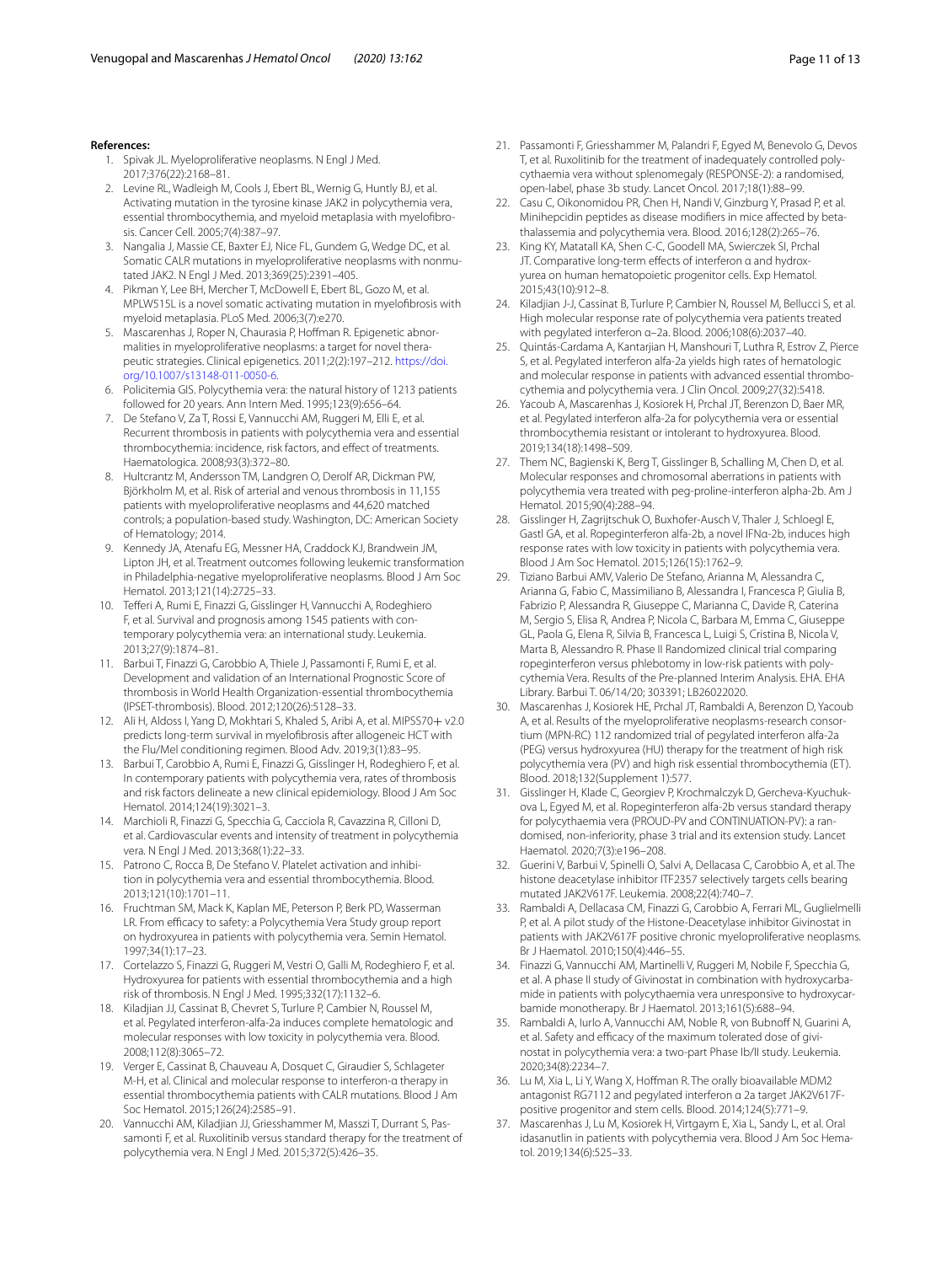- <span id="page-11-0"></span>38. Niebel D, Kirfel J, Janzen V, Höller T, Majores M, Gütgemann I. Lysinespecifc demethylase 1 (LSD1) in hematopoietic and lymphoid neoplasms. Blood. 2014;124(1):151–2.
- <span id="page-11-1"></span>39. Jutzi JS, Kleppe M, Dias J, Staehle HF, Shank K, Teruya-Feldstein J, et al. LSD1 inhibition prolongs survival in mouse models of MPN by selectively targeting the disease clone. HemaSphere. 2018;2(3):e54.
- <span id="page-11-2"></span>40. Theocharides AP, Lundberg P, Lakkaraju AK, Lysenko V, Myburgh R, Aguzzi A, et al. Homozygous calreticulin mutations in patients with myelofbrosis lead to acquired myeloperoxidase defciency. Blood J Am Soc Hematol. 2016;127(25):3253–9.
- <span id="page-11-3"></span>41. Elf S, Abdelfattah NS, Chen E, Perales-Patón J, Rosen EA, Ko A, et al. Mutant calreticulin requires both its mutant C-terminus and the thrombopoietin receptor for oncogenic transformation. Cancer Discov. 2016;6(4):368–81.
- <span id="page-11-4"></span>42. Holmström MO, Ahmad SM, Klausen U, Bendtsen SK, Martinenaite E, Riley CH, et al. High frequencies of circulating memory T cells specifc for calreticulin exon 9 mutations in healthy individuals. Blood Cancer J. 2019;9(2):1–14.
- <span id="page-11-5"></span>43. Holmström M, Martinenaite E, Ahmad S, Met Ö, Friese C, Kjaer L, et al. The calreticulin (CALR) exon 9 mutations are promising targets for cancer immune therapy. Leukemia. 2018;32(2):429–37.
- <span id="page-11-6"></span>44. Cimen Bozkus C, Roudko V, Finnigan JP, Mascarenhas J, Hofman R, Iancu-Rubin C, et al. Immune Checkpoint Blockade Enhances Shared Neoantigen-Induced T-cell Immunity Directed against Mutated Calreticulin in Myeloproliferative Neoplasms. Cancer Discov. 2019;9(9):1192–207.
- <span id="page-11-7"></span>45. Verstovsek S, Mesa RA, Gotlib J, Levy RS, Gupta V, DiPersio JF, et al. A double-blind, placebo-controlled trial of ruxolitinib for myelofbrosis. N Engl J Med. 2012;366(9):799–807.
- <span id="page-11-8"></span>46. Harrison CN, Schaap N, Vannucchi AM, Kiladjian JJ, Tiu RV, Zachee P, et al. Janus kinase-2 inhibitor fedratinib in patients with myelofbrosis previously treated with ruxolitinib (JAKARTA-2): a single-arm, openlabel, non-randomised, phase 2, multicentre study. Lancet Haematol. 2017;4(7):e317–24.
- <span id="page-11-9"></span>47. Newberry KJ, Patel K, Masarova L, Luthra R, Manshouri T, Jabbour E, et al. Clonal evolution and outcomes in myelofbrosis after ruxolitinib discontinuation. Blood J Am Soc Hematol. 2017;130(9):1125–31.
- <span id="page-11-10"></span>48. Verstovsek S, Gotlib J, Mesa RA, Vannucchi AM, Kiladjian J-J, Cervantes F, et al. Long-term survival in patients treated with ruxolitinib for myelofbrosis: COMFORT-I and -II pooled analyses. J Hematol Oncol. 2017;10(1):156.
- <span id="page-11-11"></span>49. Kuykendall AT, Shah S, Talati C, Al Ali N, Sweet K, Padron E, et al. Between a rux and a hard place: evaluating salvage treatment and outcomes in myelofbrosis after ruxolitinib discontinuation. Ann Hematol. 2018;97(3):435–41.
- <span id="page-11-12"></span>50. Mesa RA, Vannucchi AM, Mead A, Egyed M, Szoke A, Suvorov A, et al. Pacritinib versus best available therapy for the treatment of myelofibrosis irrespective of baseline cytopenias (PERSIST-1): an international, randomised, phase 3 trial. Lancet Haematol. 2017;4(5):e225–36.
- <span id="page-11-13"></span>51. Mascarenhas J, Hoffman R, Talpaz M, et al. Pacritinib vs. best available therapy, including ruxolitinib, in patients with myelofbrosis: a randomized clinical trial. JAMA Oncol. 2018;4(5):652–9.
- <span id="page-11-14"></span>52. Gerds AT, Savona MR, Scott BL, Talpaz M, Egyed M, Harrison CN, et al. Results of PAC203: a randomized phase 2 dose-fnding study and determination of the recommended dose of pacritinib. Blood. 2019;134(1):667.
- <span id="page-11-15"></span>53. Harrison CN, Gerds AT, Kiladjian J-J, Döhner K, Buckley SA, Smith JA, et al. Pacifca: a randomized, controlled phase 3 study of pacritinib vs. Physician's choice in patients with primary myelofbrosis, post polycythemia vera myelofbrosis, or post essential thrombocytopenia myelofbrosis with severe thrombocytopenia (platelet count <50,000/ mL). Blood 2019;134(Supplement\_1):4175.
- <span id="page-11-16"></span>54. Mascarenhas JO, Talpaz M, Gupta V, Foltz LM, Savona MR, Paquette R, et al. Primary analysis of a phase II open-label trial of INCB039110, a selective JAK1 inhibitor, in patients with myelofbrosis. Haematologica. 2017;102(2):327–35.
- <span id="page-11-17"></span>55. Masarova L, Verstovsek S, Hidalgo-Lopez JE, Pemmaraju N, Bose P, Estrov Z, et al. A phase 2 study of ruxolitinib in combination with azacitidine in patients with myelofbrosis. Blood. 2018;132(16):1664–74.
- <span id="page-11-18"></span>Mascarenhas J, Ch AP, Td FPRR, et al. CPI-0610, a bromodomain and extraterminal domain protein (BET) inhibitor, in combination with

ruxolitinib. In JAK inhibitor treatment naïve myelofbrosis patients: update from manifest phase 2 study. EHA25; Virtual2020.

- <span id="page-11-19"></span>57. Verstovsek S, JM, MK, RH, RR, VG, et al. CPI-0610, Bromodomain and extraterminal domain protein (BET) inhibitor, as 'add-on' to ruxolitinib (RUX). In: Advanced myelofbrosis patients with suboptimal response: update of manifest phase 2 study. EHA25; Virtual2020.
- <span id="page-11-20"></span>58. Moyo T, JP, YH, OO, SM, RC, et al. Resurrecting response to ruxolitinib: a phase I study testing the combination of ruxolitinib and the PI3K delta inhibitor umbralisib in ruxolitinib-experienced myelofbrosis. EHA2018.
- <span id="page-11-21"></span>59. Yacoub A, ESW, RKR, UB, MK, HA, et al. Addition of parsaclisib, a PI3KDELTA inhibitor. In: Patients (PTS) with suboptimal response to ruxolitinib (RUX): a phase 2 study in PTS with myelofbrosis (MF). EHA 6/12/202020.
- <span id="page-11-22"></span>60. Harrison CN, Garcia JS, Mesa RA, Somervaille TC, Komrokji RS, Pemmaraju N, et al. Results from a phase 2 study of navitoclax in combination with ruxolitinib in patients with primary or secondary myelofbrosis. Blood. 2019;134(Supplement\_1):671.
- <span id="page-11-23"></span>61. Kiladjian J-J, Soret-Dulphy J, Resche-Rigon M, Boyer-Perrard F, Barraco F, Rolland-Neyret V, et al. Ruxopeg, a multi-center bayesian phase 1/2 adaptive randomized trial of the combination of ruxolitinib and pegylated interferon alpha 2a in patients with myeloproliferative neoplasm (MPN)-associated myelofbrosis. Blood. 2018;132(Supplement\_1):581.
- <span id="page-11-24"></span>62. Verstovsek S, Mesa RA, Gotlib J, Gupta V, DiPersio JF, Catalano JV, et al. Long-term treatment with ruxolitinib for patients with myelofbrosis: 5-year update from the randomized, double-blind, placebo-controlled, phase 3 COMFORT-I trial. J Hematol Oncol. 2017;10(1):55.
- <span id="page-11-25"></span>63. Teferi A, Cervantes F, Mesa R, Passamonti F, Verstovsek S, Vannucchi AM, et al. Revised response criteria for myelofbrosis: International Working Group-Myeloproliferative Neoplasms Research and Treatment (IWG-MRT) and European LeukemiaNet (ELN) consensus report. Blood. 2013;122(8):1395–8.
- <span id="page-11-26"></span>64. Mascarenhas J, Mehra M, He J, Potluri R, Loefgren C. Patient characteristics and outcomes after ruxolitinib discontinuation in patients with myelofbrosis. J Med Econ. 2020;23(7):721–7.
- <span id="page-11-35"></span>65. Harrison CN, Schaap N, Vannucchi AM, Kiladjian J-J, Jourdan E, Silver RT, et al. Fedratinib in patients with myelofbrosis previously treated with ruxolitinib: an updated analysis of the JAKARTA2 study using stringent criteria for ruxolitinib failure. Am J Hematol. 2020;95(6):594–603.
- <span id="page-11-27"></span>66. Asshoff M, Petzer V, Warr MR, Haschka D, Tymoszuk P, Demetz E, et al. Momelotinib inhibits ACVR1/ALK2, decreases hepcidin production, and ameliorates anemia of chronic disease in rodents. Blood. 2017;129(13):1823–30.
- <span id="page-11-28"></span>67. Mesa RA, Kiladjian JJ, Catalano JV, Devos T, Egyed M, Hellmann A, et al. SIMPLIFY-1: a phase III randomized trial of momelotinib versus ruxolitinib in Janus kinase inhibitor-Naïve patients with myelofbrosis. J Clin Oncol. 2017;35(34):3844–50.
- <span id="page-11-29"></span>68. Harrison CN, Vannucchi AM, Platzbecker U, Cervantes F, Gupta V, Lavie D, et al. Momelotinib versus best available therapy in patients with myelofbrosis previously treated with ruxolitinib (SIMPLIFY 2): a randomised, open-label, phase 3 trial. Lancet Haematol. 2018;5(2):e73–81.
- <span id="page-11-30"></span>69. Oh ST, Talpaz M, Gerds AT, Gupta V, Verstovsek S, Mesa RA, et al. Hepcidin suppression by momelotinib is associated with increased iron availability and erythropoiesis in transfusion-dependent myelofbrosis patients. Blood. 2018;132(Supplement 1):4282.
- <span id="page-11-31"></span>70. Verstovsek S, Manshouri T, Pilling D, Bueso-Ramos CE, Newberry KJ, Prijic S, et al. Role of neoplastic monocyte-derived fbrocytes in primary myelofbrosis. J Exp Med. 2016;213(9):1723–40.
- <span id="page-11-32"></span>71. Verstovsek S, Hasserjian RP, Pozdnyakova O, Veletic I, Mesa RA, Foltz L, et al. PRM-151 in myelofibrosis: efficacy and safety in an open label extension study. Blood. 2018;132(Supplement 1):686.
- <span id="page-11-33"></span>72. Verstovsek S, MT, MW, JP, AI, PtB, et al. A randomized, double blind phase 2 study of 3 diferent doses of PRM-151 in patients with myelofbrosis who were previously treated with or ineligible for ruxolitinib. EHA242019.
- <span id="page-11-34"></span>73. Pettit K, Gerds AT, Yacoub A, Watts JM, Tartaczuch M, Bradley TJ, et al. A phase 2a study of the LSD1 inhibitor img-7289 (bomedemstat) for the treatment of myelofbrosis. Blood. 2019;134(Supplement\_1):556.
- <span id="page-11-36"></span>74. Garcia-Delgado R, McLornan DP, Rejtő L, Jourdan E, Al-Ali HK, Pluta A, et al. An open-label, phase 2 study of KRT-232, a frst-in-class, oral small molecule inhibitor of MDM2, for the treatment of patients with